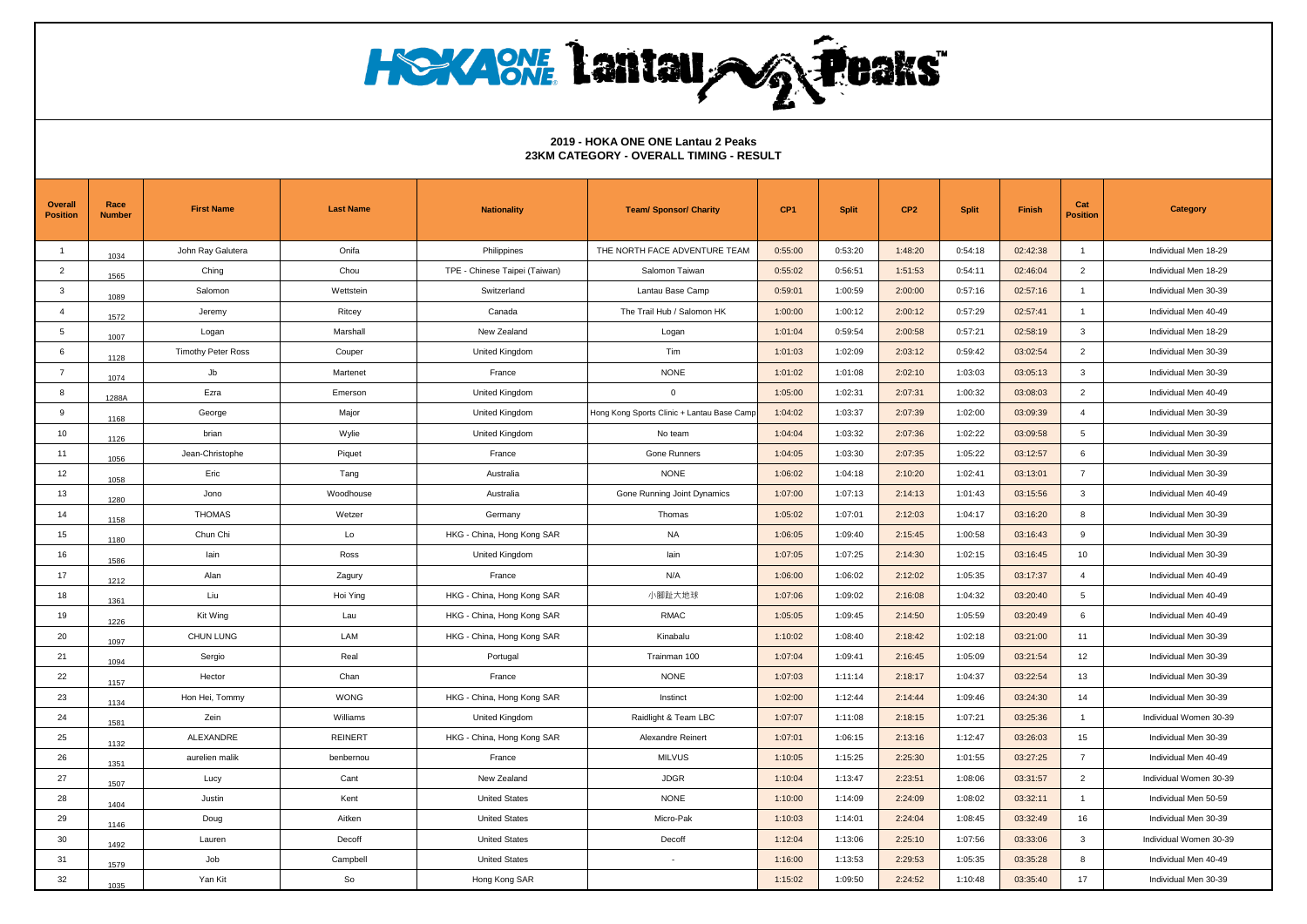| Overall<br><b>Position</b> | Race<br><b>Number</b> | <b>First Name</b> | <b>Last Name</b> | <b>Nationality</b>         | <b>Team/ Sponsor/ Charity</b> | CP <sub>1</sub> | <b>Split</b> | CP <sub>2</sub> | <b>Split</b> | Finish   | Cat<br><b>Position</b> | <b>Category</b>        |
|----------------------------|-----------------------|-------------------|------------------|----------------------------|-------------------------------|-----------------|--------------|-----------------|--------------|----------|------------------------|------------------------|
| 33                         | 1568                  | King Hang         | Cheng            | HKG - China, Hong Kong SAR | The Peak Hunter               | 1:15:00         | 1:11:56      | 2:26:56         | 1:10:06      | 03:37:02 | 18                     | Individual Men 30-39   |
| 34                         | 1174                  | Chun Ho           | <b>WONG</b>      | HKG - China, Hong Kong SAR | Charmsports                   | 1:16:03         | 1:14:41      | 2:30:44         | 1:09:10      | 03:39:54 | 19                     | Individual Men 30-39   |
| 35                         | 1358                  | Gildas            | <b>HUMEAU</b>    | France                     | Gildas HUMEAU                 | 1:12:05         | 1:15:20      | 2:27:25         | 1:12:47      | 03:40:12 | 9                      | Individual Men 40-49   |
| 36                         | 1231                  | WING HUNG         | Ho               | HKG - China, Hong Kong SAR | Gary                          | 1:14:03         | 1:16:24      | 2:30:27         | 1:11:33      | 03:42:00 | 10                     | Individual Men 40-49   |
| 37                         | 1300                  | A.J.              | Silbernagl       | United Kingdom             | Asia Trail                    | 1:15:02         | 1:14:56      | 2:29:58         | 1:12:17      | 03:42:15 | 11                     | Individual Men 40-49   |
| 38                         | 1020                  | Christopher       | Davis            | United Kingdom             | <b>Midnight Runners</b>       | 1:15:01         | 1:15:28      | 2:30:29         | 1:11:47      | 03:42:16 | $\overline{4}$         | Individual Men 18-29   |
| 39                         | 1563                  | <b>THOMAS</b>     | Robson           | United Kingdom             | <b>TR</b>                     | 1:16:09         | 1:20:50      | 2:36:59         | 1:05:40      | 03:42:39 | 20                     | Individual Men 30-39   |
| 40                         | 1279                  | Jacques           | Clot             | France                     | Back on trails                | 1:15:03         | 1:16:05      | 2:31:08         | 1:14:22      | 03:45:30 | 12                     | Individual Men 40-49   |
| 41                         | 1012                  | Tom               | Baekelandt       | Belgium                    | $\sqrt{ }$                    | 1:16:04         | 1:16:28      | 2:32:32         | 1:14:18      | 03:46:50 | 5                      | Individual Men 18-29   |
| 42                         | 1510                  | Andrea            | Buessenschuett   | Other                      | Wurzeralm                     | 1:17:02         | 1:18:09      | 2:35:11         | 1:11:42      | 03:46:53 | $\overline{4}$         | Individual Women 30-39 |
| 43                         | 1251                  | Matthias          | Knobloch         | Germany                    | Matthias                      | 1:18:15         | 1:18:52      | 2:37:07         | 1:10:12      | 03:47:19 | 13                     | Individual Men 40-49   |
| 44                         | 1005                  | sujan             | limbu            | Nepal                      |                               | 1:18:10         | 1:18:00      | 2:36:10         | 1:11:25      | 03:47:35 | 6                      | Individual Men 18-29   |
| 45                         | 1117                  | Lawrence          | Yau              | HKG - China, Hong Kong SAR | PlasticRunners                | 1:18:13         | 1:20:39      | 2:38:52         | 1:10:46      | 03:49:38 | 21                     | Individual Men 30-39   |
| 46                         | 1322                  | Regis             | Cabaret          | France                     | <b>NONE</b>                   | 1:18:00         | 1:20:28      | 2:38:28         | 1:11:17      | 03:49:45 | 14                     | Individual Men 40-49   |
| 47                         | 1524                  | Katia             | Kucher           | Canada                     | Hong Kong Sports Clinic       | 1:17:08         | 1:21:14      | 2:38:22         | 1:11:35      | 03:49:57 | $\overline{1}$         | Individual Women 40-49 |
| 48                         | 1321                  | rafael            | franz            | Germany                    | Rafael                        | 1:16:05         | 1:19:32      | 2:35:37         | 1:15:34      | 03:51:11 | 15                     | Individual Men 40-49   |
| 49                         | 1169                  | yee               | Ng               | United Kingdom             | N/A                           | 1:17:00         | 1:19:52      | 2:36:52         | 1:14:26      | 03:51:18 | 22                     | Individual Men 30-39   |
| 50                         | 1573                  | Valerie           | Lagarde          | France                     | The Trail Hub                 | 1:21:03         | 1:21:22      | 2:42:25         | 1:09:09      | 03:51:34 | 5                      | Individual Women 30-39 |
| 51                         | 1286A                 | WING YU           | Ho               | HKG - China, Hong Kong SAR | <b>TPH</b>                    | 1:18:04         | 1:21:34      | 2:39:38         | 1:12:20      | 03:51:58 | $\overline{1}$         | Individual Women 18-29 |
| 52                         | 1081                  | Shing Hei Gary    | <b>FONG</b>      | HKG - China, Hong Kong SAR | TPH                           | 1:17:04         | 1:21:45      | 2:38:49         | 1:13:44      | 03:52:33 | 23                     | Individual Men 30-39   |
| 53                         | 1425                  | Eric              | To               | HKG - China, Hong Kong SAR | <b>RMAC</b>                   | 1:16:10         | 1:21:57      | 2:38:07         | 1:14:32      | 03:52:39 | $\overline{2}$         | Individual Men 50-59   |
| 54                         | 1259                  | guillaume         | besson           | France                     | Angela Jey                    | 1:17:06         | 1:21:19      | 2:38:25         | 1:15:05      | 03:53:30 | 16                     | Individual Men 40-49   |
| 55                         | 1357                  | Wye Khe           | kwok             | Australia                  | <b>YK</b>                     | 1:16:06         | 1:20:04      | 2:36:10         | 1:18:04      | 03:54:14 | 17                     | Individual Men 40-49   |
| 56                         | 1002                  | Michael           | Everson          | United Kingdom             |                               | 1:16:11         | 1:20:18      | 2:36:29         | 1:17:56      | 03:54:25 | $\overline{7}$         | Individual Men 18-29   |
| 57                         | 1219                  | Benjamin          | Hoad             | Australia                  | Toadsta                       | 1:17:01         | 1:23:27      | 2:40:28         | 1:14:05      | 03:54:33 | 18                     | Individual Men 40-49   |
| 58                         | 1391                  | Yin Shan          | Yeung            | HKG - China, Hong Kong SAR | Yeung                         | 1:16:09         | 1:20:29      | 2:36:38         | 1:18:07      | 03:54:45 | $\mathbf{3}$           | Individual Men 50-59   |
| 59                         | 1242                  | Eric              | Champion         | France                     | Eric champion                 | 1:18:17         | 1:22:08      | 2:40:25         | 1:16:01      | 03:56:26 | 19                     | Individual Men 40-49   |
| 60                         | 1052                  | Roman             | Mueller          | Switzerland                | No Team/Sponsor               | 1:18:01         | 1:20:58      | 2:38:59         | 1:18:10      | 03:57:09 | 24                     | Individual Men 30-39   |
| 61                         | 1392                  | Tai Chiu          | ko               | HKG - China, Hong Kong SAR | Taichiu                       | 1:16:07         | 1:23:58      | 2:40:05         | 1:17:13      | 03:57:18 | $\overline{4}$         | Individual Men 50-59   |
| 62                         | 1281                  | YING LUN          | Wu               | HKG - China, Hong Kong SAR | Cousins & Friends             | 1:18:14         | 1:24:19      | 2:42:33         | 1:15:45      | 03:58:18 | 20                     | Individual Men 40-49   |
| 63                         | 1115                  | Giacomo           | Savoldi          | Italy                      | Giacomo                       | 1:21:00         | 1:23:38      | 2:44:38         | 1:14:35      | 03:59:13 | 25                     | Individual Men 30-39   |
| 64                         | 1296A                 | Sean              | Okihiro          | <b>United States</b>       | <b>BeanCurious</b>            | 1:19:37         | 1:18:25      | 2:38:02         | 1:21:58      | 04:00:00 | 21                     | Individual Men 40-49   |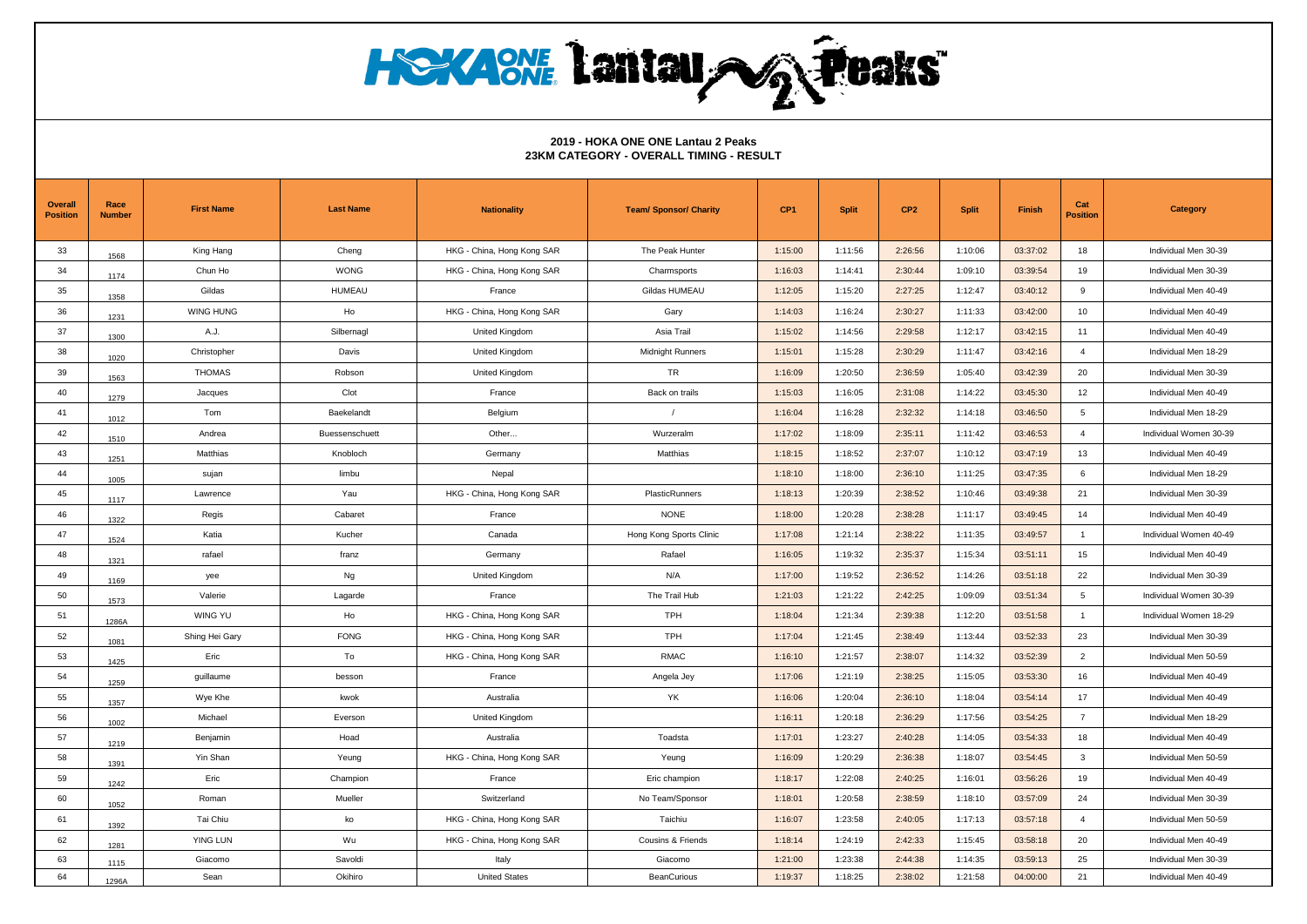| <b>Overall</b><br><b>Position</b> | Race<br><b>Number</b> | <b>First Name</b> | <b>Last Name</b> | <b>Nationality</b>         | <b>Team/ Sponsor/ Charity</b> | CP <sub>1</sub> | <b>Split</b> | CP <sub>2</sub> | <b>Split</b> | Finish   | Cat<br><b>Position</b> | <b>Category</b>        |
|-----------------------------------|-----------------------|-------------------|------------------|----------------------------|-------------------------------|-----------------|--------------|-----------------|--------------|----------|------------------------|------------------------|
| 65                                | 1257                  | Chi Tak           | Wu               | HKG - China, Hong Kong SAR | <b>TAK</b>                    | 1:18:19         | 1:26:29      | 2:44:48         | 1:15:14      | 04:00:02 | 22                     | Individual Men 40-49   |
| 66                                | 1087                  | Evgeni            | Sheinker         | Israel                     | Me                            | 1:18:09         | 1:24:14      | 2:42:23         | 1:17:52      | 04:00:15 | 26                     | Individual Men 30-39   |
| 67                                | 1073                  | Timothy           | Higgins          | United Kingdom             | <b>HIGGO</b>                  | 1:26:06         | 1:20:04      | 2:46:10         | 1:14:28      | 04:00:38 | 27                     | Individual Men 30-39   |
| 68                                | 1069                  | Vasco             | van der Flier    | Netherlands                | 2XU                           | 1:26:11         | 1:23:39      | 2:49:50         | 1:11:25      | 04:01:15 | 28                     | Individual Men 30-39   |
| 69                                | 1213                  | CHI WO            | <b>WONG</b>      | HKG - China, Hong Kong SAR | <b>TMCC</b>                   | 1:18:02         | 1:22:31      | 2:40:33         | 1:23:37      | 04:04:10 | 23                     | Individual Men 40-49   |
| 70                                | 1324                  | Ryan Wai Tong     | Li               | HKG - China, Hong Kong SAR | <b>VRUNO</b>                  | 1:18:11         | 1:30:24      | 2:48:35         | 1:18:10      | 04:06:45 | 24                     | Individual Men 40-49   |
| 71                                | 1336                  | Banghai           | Mou              | CHN - China, Mainland      | 01TEAM                        | 1:12:06         | 1:32:18      | 2:44:24         | 1:20:29      | 04:04:53 | 25                     | Individual Men 40-49   |
| 72                                | 1139                  | Jason             | Webster          | United Kingdom             | Webster                       | 1:18:08         | 1:24:36      | 2:42:44         | 1:24:39      | 04:07:23 | 29                     | Individual Men 30-39   |
| 73                                | 1292                  | Roland            | Tsang            | HKG - China, Hong Kong SAR | 最快係我!                         | 1:21:08         | 1:27:34      | 2:48:42         | 1:19:23      | 04:08:05 | 26                     | Individual Men 40-49   |
| 74                                | 1456                  | Peter             | Hopper           | United Kingdom             | The Gone Runners              | 1:18:18         | 1:28:12      | 2:46:30         | 1:24:06      | 04:10:36 | $\overline{1}$         | Individual Men 60+     |
| 75                                | 1239                  | 陸君                | 蘖                | HKG - China, Hong Kong SAR | <b>HK100</b>                  | 1:16:08         | 1:26:22      | 2:42:30         | 1:28:07      | 04:10:37 | 27                     | Individual Men 40-49   |
| 76                                | 1148                  | Fouad             | Mouadine         | France                     | <b>NA</b>                     | 1:30:03         | 1:24:21      | 2:54:24         | 1:16:34      | 04:10:58 | 30                     | Individual Men 30-39   |
| 77                                | 1171                  | Benoit            | <b>POMMIER</b>   | France                     | PomPom                        | 1:21:07         | 1:26:16      | 2:47:23         | 1:24:13      | 04:11:36 | 31                     | Individual Men 30-39   |
| 78                                | 1493                  | Helene            | Guiteau          | France                     | <b>TWIX</b>                   | 1:25:09         | 1:28:00      | 2:53:09         | 1:19:25      | 04:12:34 | 6                      | Individual Women 30-39 |
| 79                                | 1221                  | Tung lai          | Chan             | HKG - China, Hong Kong SAR | $\circ$                       | 1:25:16         | 1:26:55      | 2:52:11         | 1:20:25      | 04:12:36 | 28                     | Individual Men 40-49   |
| 80                                | 1552                  | Tracy             | Chung            | HKG - China, Hong Kong SAR | 力練鐵人                          | 1:21:36         | 1:26:13      | 2:47:49         | 1:25:51      | 04:13:40 | $\overline{1}$         | Individual Women 50+   |
| 81                                | 1172                  | William           | Kruis            | United Kingdom             | <b>NA</b>                     | 1:18:06         | 1:27:52      | 2:45:58         | 1:28:15      | 04:14:13 | 32                     | Individual Men 30-39   |
| 82                                | 1487                  | Chi Ting          | LAM              | HKG - China, Hong Kong SAR | Yama Four                     | 1:26:01         | 1:28:34      | 2:54:35         | 1:20:22      | 04:14:57 | $\overline{7}$         | Individual Women 30-39 |
| 83                                | 1287                  | brian             | Tse              | HKG - China, Hong Kong SAR | N/A                           | 1:18:05         | 1:29:07      | 2:47:12         | 1:28:02      | 04:15:14 | 29                     | Individual Men 40-49   |
| 84                                | 1296                  | <b>THOMAS</b>     | Carlone          | Italy                      | TopCat                        | 1:25:00         | 1:26:18      | 2:51:18         | 1:24:04      | 04:15:22 | 30                     | Individual Men 40-49   |
| 85                                | 1546                  | MAK               | Suk Man Iris     | HKG - China, Hong Kong SAR | The NorthFaceHK               | 1:25:06         | 1:27:21      | 2:52:27         | 1:23:36      | 04:16:03 | $\overline{2}$         | Individual Women 40-49 |
| 86                                | 1364                  | Wan               | Li               | Hong Kong SAR              |                               | 1:25:01         | 1:25:22      | 2:50:23         | 1:26:13      | 04:16:36 | 5                      | Individual Men 50-59   |
| 87                                | 1288                  | Ricardo           | Oliveira         | Portugal                   | Trailman 100                  | 1:25:07         | 1:32:16      | 2:57:23         | 1:20:16      | 04:17:39 | 31                     | Individual Men 40-49   |
| 88                                | 1233                  | WAI HANG EDDIE    | LAM              | Malaysia                   | Nil                           | 1:25:10         | 1:27:40      | 2:52:50         | 1:25:33      | 04:18:23 | 32                     | Individual Men 40-49   |
| 89                                | 1363                  | <b>ALEX</b>       | Fung             | HKG - China, Hong Kong SAR | N/A                           | 1:26:08         | 1:31:23      | 2:57:31         | 1:20:59      | 04:18:30 | 33                     | Individual Men 40-49   |
| 90                                | 1275                  | Kuok Hong         | Lei              | Macau                      | <b>HONG</b>                   | 1:25:15         | 1:31:41      | 2:56:56         | 1:22:06      | 04:19:02 | 34                     | Individual Men 40-49   |
| 91                                | 1102                  | romain            | blanchard        | France                     | <b>FRANCOIS</b>               | 1:18:03         | 1:34:58      | 2:53:01         | 1:27:24      | 04:20:25 | 33                     | Individual Men 30-39   |
| 92                                | 1286                  | <b>MAK</b>        | <b>TAT KUEN</b>  | HKG - China, Hong Kong SAR | N/A                           | 1:18:16         | 1:34:01      | 2:52:17         | 1:28:36      | 04:20:53 | 35                     | Individual Men 40-49   |
| 93                                | 1348                  | Roland            | riedel           | Australia                  | Rols                          | 1:21:04         | 1:27:28      | 2:48:32         | 1:33:18      | 04:21:50 | 36                     | Individual Men 40-49   |
| 94                                | 1161                  | Wing Kent         | Yeung            | HKG - China, Hong Kong SAR | The Peak Hunter               | 1:26:05         | 1:28:07      | 2:54:12         | 1:28:05      | 04:22:17 | 34                     | Individual Men 30-39   |
| 95                                | 1310                  | Jean-Baptiste     | <b>FAIVRE</b>    | France                     | JB                            | 1:21:05         | 1:35:44      | 2:56:49         | 1:25:50      | 04:22:39 | 37                     | Individual Men 40-49   |
| 96                                | 1057                  | Gary              | Yeung            | HKG - China, Hong Kong SAR |                               | 1:26:10         | 1:33:47      | 2:59:57         | 1:23:17      | 04:23:14 | 35                     | Individual Men 30-39   |
| 97                                | 1530                  | 丰春                | 李                | CHN - China, Mainland      | $\overline{1}$                | 1:21:14         | 1:33:28      | 2:54:42         | 1:28:43      | 04:23:25 | $\mathbf{3}$           | Individual Women 40-49 |
| 98                                | 1252                  | Patrick           | So               | HKG - China, Hong Kong SAR | N/A                           | 1:18:12         | 1:36:19      | 2:54:31         | 1:29:42      | 04:24:13 | 38                     | Individual Men 40-49   |
| 99                                | 1542                  | delphine          | riche-franz      | France                     | Delphine                      | 1:26:00         | 1:31:19      | 2:57:19         | 1:27:49      | 04:25:08 | $\overline{4}$         | Individual Women 40-49 |
| 100                               | 1170                  | Marco             | Ullrich          | Germany                    | Marco                         | 1:32:03         | 1:25:33      | 2:57:36         | 1:28:03      | 04:25:39 | 36                     | Individual Men 30-39   |
| 101                               | 1585                  | Michael           | Barry            | Australia                  |                               | 1:26:02         | 1:35:32      | 3:01:34         | 1:25:13      | 04:26:47 | 39                     | Individual Men 40-49   |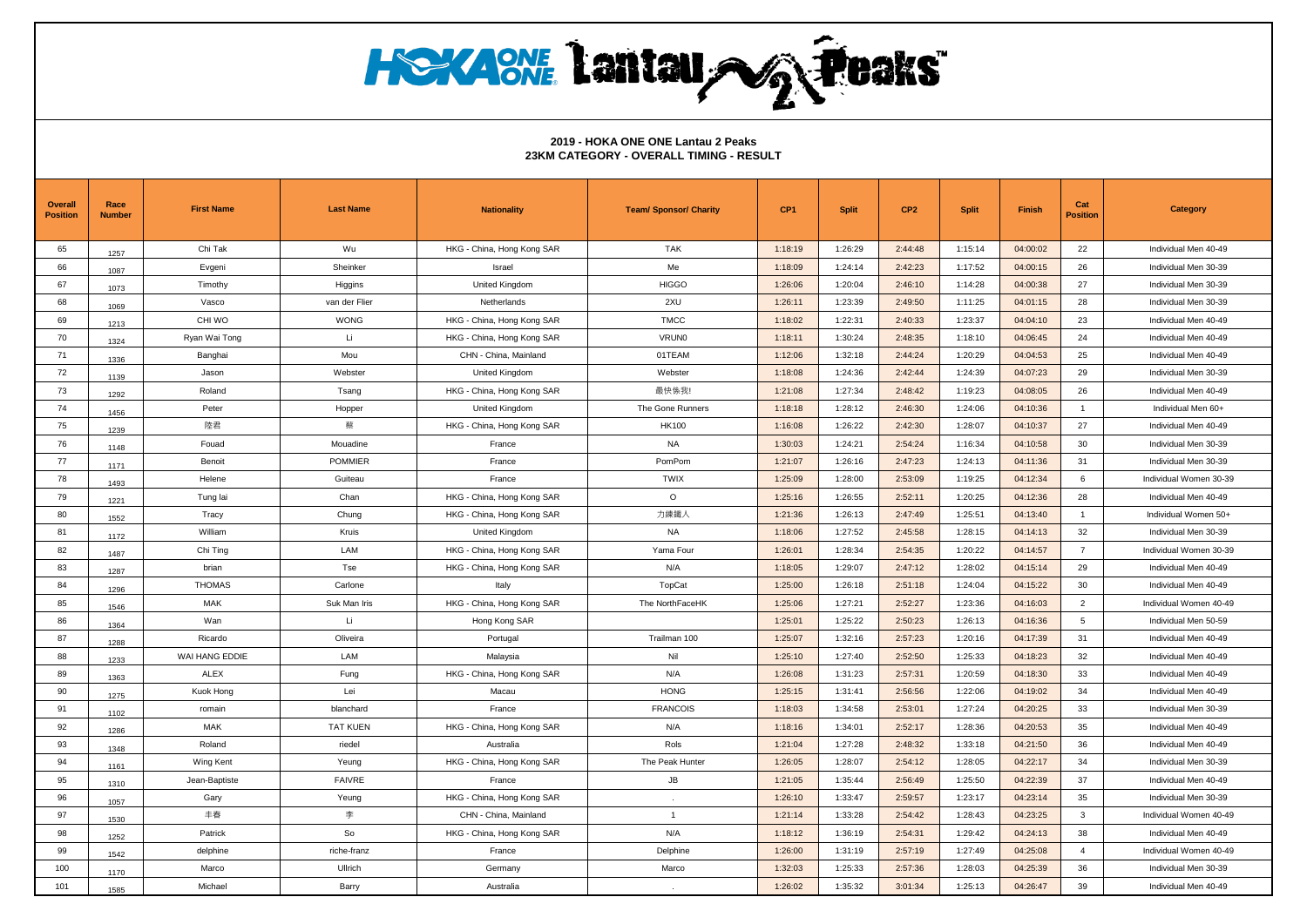| <b>Overall</b><br><b>Position</b> | Race<br><b>Number</b> | <b>First Name</b> | <b>Last Name</b> | <b>Nationality</b>         | <b>Team/ Sponsor/ Charity</b> | CP <sub>1</sub> | <b>Split</b> | CP <sub>2</sub> | <b>Split</b> | Finish   | Cat<br><b>Position</b> | <b>Category</b>        |
|-----------------------------------|-----------------------|-------------------|------------------|----------------------------|-------------------------------|-----------------|--------------|-----------------|--------------|----------|------------------------|------------------------|
| 102                               | 1287A                 | Shiraiwa          | Ryota            | Japan                      | $\mathbf{0}$                  | 1:26:12         | 1:34:01      | 3:00:13         | 1:26:32      | 04:26:45 | 40                     | Individual Men 40-49   |
| 103                               | 1175                  | David             | Catala Velasco   | Spain                      | Catala Sport                  | 1:18:21         | 1:39:26      | 2:57:47         | 1:30:13      | 04:28:00 | 37                     | Individual Men 30-39   |
| 104                               | 1211                  | Mars              | Kwan             | HKG - China, Hong Kong SAR | Mars Kwan                     | 1:21:11         | 1:42:09      | 3:03:20         | 1:25:00      | 04:28:20 | 41                     | Individual Men 40-49   |
| 105                               | 1457                  | CHI MING.         | LEE              | HKG - China, Hong Kong SAR | $\overline{\phantom{a}}$      | 1:30:04         | 1:31:04      | 3:01:08         | 1:27:21      | 04:28:29 | $\overline{2}$         | Individual Men 60+     |
| 106                               | 1099                  | <b>Tsz Kong</b>   | Cheung           | HKG - China, Hong Kong SAR | <b>KONG</b>                   | 1:21:10         | 1:34:33      | 2:55:43         | 1:33:27      | 04:29:10 | 38                     | Individual Men 30-39   |
| 107                               | 1267                  | CF                | Lau              | HKG - China, Hong Kong SAR | <b>CSWCSS</b>                 | 1:21:06         | 1:34:52      | 2:55:58         | 1:33:33      | 04:29:31 | 42                     | Individual Men 40-49   |
| 108                               | 1021                  | Chu               | PO WAH           | HKG - China, Hong Kong SAR | Turtle's Pace                 | 1:25:03         | 1:31:10      | 2:56:13         | 1:43:19      | 04:39:32 | 8                      | Individual Men 18-29   |
| 109                               | 1354                  | Ricardo           | Ochoa Sosa       | Mexico                     | <b>CAPSUS</b>                 | 1:25:02         | 1:30:46      | 2:55:48         | 1:33:45      | 04:29:33 | 43                     | Individual Men 40-49   |
| 110                               | 1461                  | Richard           | Fielding         | United Kingdom             | Team PH                       | 1:21:13         | 1:40:23      | 3:01:36         | 1:27:59      | 04:29:35 | $\mathbf{3}$           | Individual Men 60+     |
| 111                               | 1181                  | <b>THOMAS</b>     | Cheung           | HKG - China, Hong Kong SAR | Thomas Cheung                 | 1:26:15         | 1:40:08      | 3:06:23         | 1:23:42      | 04:30:05 | 39                     | Individual Men 30-39   |
| 112                               | 1557                  | Mei lun Melissa   | Yeung            | HKG - China, Hong Kong SAR | Nil                           | 1:26:22         | 1:37:06      | 3:03:28         | 1:26:40      | 04:30:08 | 2                      | Individual Women 50+   |
| 113                               | 1116                  | Jeff              | Hsu              | HKG - China, Hong Kong SAR | Jeff Hsu                      | 1:18:07         | 1:47:05      | 3:05:12         | 1:25:56      | 04:31:08 | 40                     | Individual Men 30-39   |
| 114                               | 1500                  | Cecile            | Flores           | Philippines                | <b>Bandilang Pinas</b>        | 1:33:09         | 1:30:08      | 3:03:17         | 1:29:28      | 04:32:45 | 8                      | Individual Women 30-39 |
| 115                               | 1253                  | Kwok Hang         | Luk              | HKG - China, Hong Kong SAR | Alex Luk                      | 1:25:14         | 1:34:16      | 2:59:30         | 1:33:30      | 04:33:00 | 44                     | Individual Men 40-49   |
| 116                               | 1082                  | Rob               | Hutchins         | United Kingdom             | <b>NONE</b>                   | 1:25:04         | 1:28:23      | 2:53:27         | 1:39:58      | 04:33:25 | 41                     | Individual Men 30-39   |
| 117                               | 1318                  | Junya             | Kawamoto         | Japan                      | Meisoukai                     | 1:18:20         | 1:37:25      | 2:55:45         | 1:38:56      | 04:34:41 | 45                     | Individual Men 40-49   |
| 118                               | 1299                  | Kenny             | Ngo              | HKG - China, Hong Kong SAR | <b>New Point Concepts</b>     | 1:25:13         | 1:34:31      | 2:59:44         | 1:35:26      | 04:35:10 | 46                     | Individual Men 40-49   |
| 119                               | 1460                  | lee               | Pun              | HKG - China, Hong Kong SAR | Mark Lee                      | 1:31:11         | 1:36:25      | 3:07:36         | 1:28:44      | 04:36:20 | $\overline{4}$         | Individual Men 60+     |
| 120                               | 1032                  | Maximilian        | Grohmann         | Germany                    | $\sim$                        | 1:26:19         | 1:37:03      | 3:03:22         | 1:33:08      | 04:36:30 | 9                      | Individual Men 18-29   |
| 121                               | 1319                  | Kenny             | Yeung            | HKG - China, Hong Kong SAR | <b>NA</b>                     | 1:26:24         | 1:39:51      | 3:06:15         | 1:30:59      | 04:37:14 | 47                     | Individual Men 40-49   |
| 122                               | 1217                  | Leonides          | Alanguilan       | Philippines                | 747 Delta Runners             | 1:25:12         | 1:40:01      | 3:05:13         | 1:32:49      | 04:38:02 | 48                     | Individual Men 40-49   |
| 123                               | 1445                  | Hideo             | Kudo             | Japan                      | N/A                           | 1:31:13         | 1:37:57      | 3:09:10         | 1:29:33      | 04:38:43 | 6                      | Individual Men 50-59   |
| 124                               | 1018                  | <b>KA CHUN</b>    | Kam              | HKG - China, Hong Kong SAR | Ka chun kam                   | 1:33:26         | 1:36:44      | 3:10:10         | 1:28:43      | 04:38:53 | 10                     | Individual Men 18-29   |
| 125                               | 1526                  | Yeuk Lan          | <b>POON</b>      | HKG - China, Hong Kong SAR | <b>YOLO</b>                   | 1:31:01         | 1:38:16      | 3:09:17         | 1:29:49      | 04:39:06 | 5                      | Individual Women 40-49 |
| 126                               | 1006                  | Kwan Tung         | Li               | HKG - China, Hong Kong SAR | $\mathsf{C}$                  | 1:33:05         | 1:39:53      | 3:12:58         | 1:26:12      | 04:39:10 | 11                     | Individual Men 18-29   |
| 127                               | 1138                  | <b>CHUNG</b>      | LAM              | HKG - China, Hong Kong SAR | Nil                           | 1:33:16         | 1:36:55      | 3:10:11         | 1:29:51      | 04:40:02 | 42                     | Individual Men 30-39   |
| 128                               | 1308                  | Danny             | Grimshaw         | Australia                  | Danny                         | 1:31:14         | 1:41:56      | 3:13:10         | 1:27:03      | 04:40:13 | 49                     | Individual Men 40-49   |
| 129                               | 1564                  | YAT MAN           | Lo               | HKG - China, Hong Kong SAR | LO YAT MAN                    | 1:31:04         | 1:33:49      | 3:04:53         | 1:35:47      | 04:40:40 | 43                     | Individual Men 30-39   |
| 130                               | 1162                  | Joakim            | Grue             | Denmark                    | My pockets                    | 1:33:02         | 1:31:58      | 3:05:00         | 1:35:46      | 04:40:46 | 44                     | Individual Men 30-39   |
| 131                               | 1333                  | Anthony           | Fesalbon         | Philippines                | <b>Bandilang Pinas</b>        | 1:31:23         | 1:37:07      | 3:08:30         | 1:32:49      | 04:41:19 | 50                     | Individual Men 40-49   |
| 132                               | 1390                  | CHI MING          | <b>POON</b>      | HKG - China, Hong Kong SAR | 元朗長跑會                         | 1:26:23         | 1:41:09      | 3:07:32         | 1:33:58      | 04:41:30 | $\overline{7}$         | Individual Men 50-59   |
| 133                               | 1224                  | Leslie            | Law              | HKG - China, Hong Kong SAR | Nil                           | 1:44:01         | 1:22:37      | 3:06:38         | 1:35:48      | 04:42:26 | 51                     | Individual Men 40-49   |
| 134                               | 1107                  | Nurhakim          | Husriady         | Singapore                  | $\overline{\phantom{a}}$      | 1:25:17         | 1:40:23      | 3:05:40         | 1:37:00      | 04:42:40 | 45                     | Individual Men 30-39   |
| 135                               | 1567                  | Pakpong           | Chirarattananon  | Thailand                   | Pakpong                       | 1:26:03         | 1:37:08      | 3:03:11         | 1:40:47      | 04:43:58 | 46                     | Individual Men 30-39   |
| 136                               | 1551                  | Ping Yee          | <b>WONG</b>      | HKG - China, Hong Kong SAR | non                           | 1:33:17         | 1:39:18      | 3:12:35         | 1:31:44      | 04:44:19 | 3                      | Individual Women 50+   |
| 137                               | 1003                  | Yuen Kiu Brian    | Tso              | Hong Kong SAR              |                               | 1:26:25         | 1:40:51      | 3:07:16         | 1:37:31      | 04:44:47 | 12                     | Individual Men 18-29   |
| 138                               | 1001                  | Harry             | <b>Brickell</b>  | United Kingdom             |                               | 1:26:13         | 1:43:40      | 3:09:53         | 1:35:49      | 04:45:42 | 13                     | Individual Men 18-29   |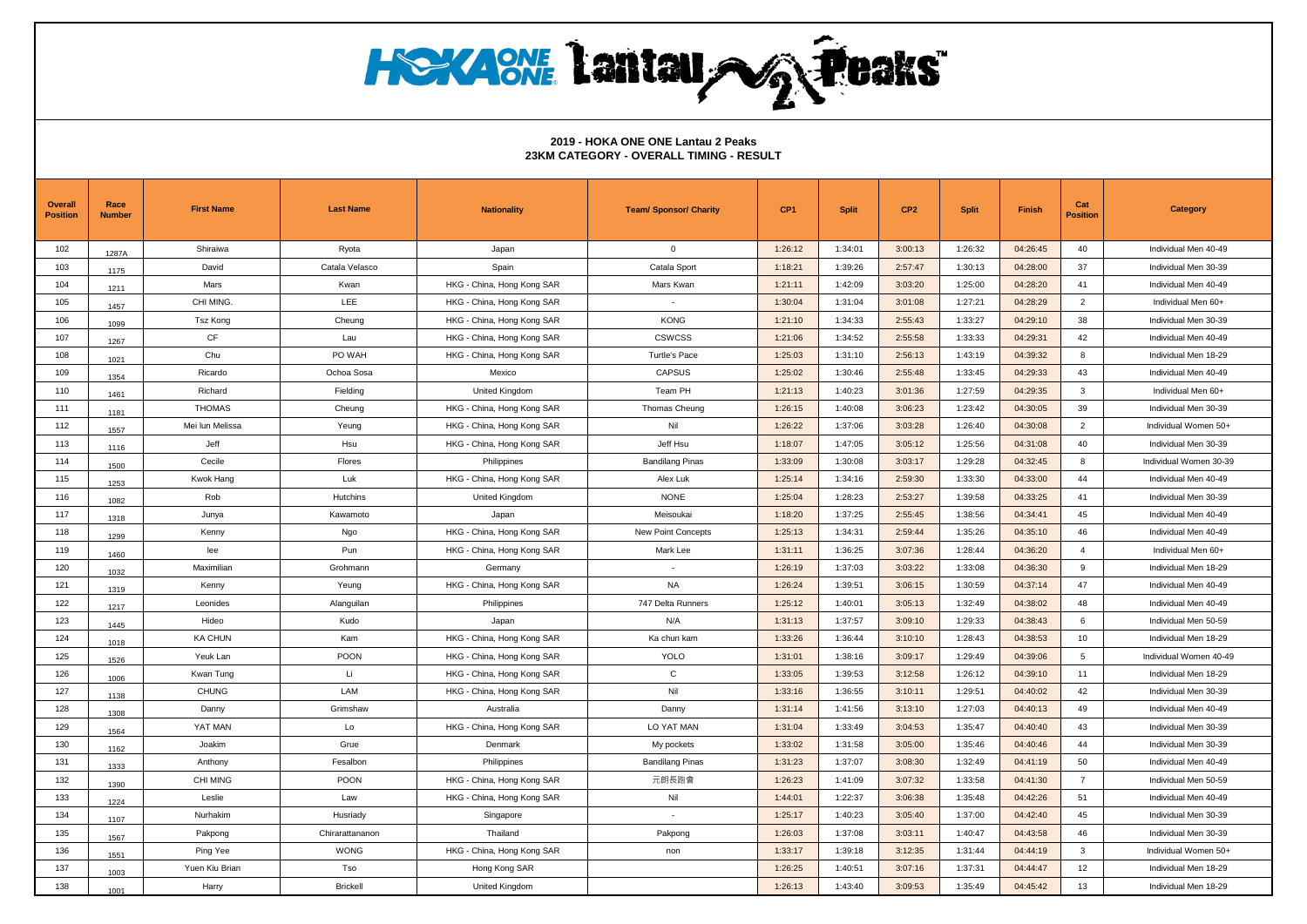| <b>Overall</b><br><b>Position</b> | Race<br><b>Number</b> | <b>First Name</b>     | <b>Last Name</b>     | <b>Nationality</b>         | <b>Team/ Sponsor/ Charity</b> | CP <sub>1</sub> | <b>Split</b> | CP <sub>2</sub> | <b>Split</b> | Finish   | Cat<br><b>Position</b> | <b>Category</b>        |
|-----------------------------------|-----------------------|-----------------------|----------------------|----------------------------|-------------------------------|-----------------|--------------|-----------------|--------------|----------|------------------------|------------------------|
| 139                               | 1065                  | KA HO                 | Chan                 | HKG - China, Hong Kong SAR |                               | 1:21:09         | 1:46:14      | 3:07:23         | 1:38:35      | 04:45:58 | 47                     | Individual Men 30-39   |
| 140                               | 1395                  | Siu Keung             | <b>WONG</b>          | HKG - China, Hong Kong SAR | Lillian                       | 1:21:12         | 0:46:13      | 2:07:25         | 2:38:47      | 04:46:12 | 8                      | Individual Men 50-59   |
| 141                               | 1041                  | <b>Matthew Martin</b> | Mok                  | Canada                     | <b>FA Runners</b>             | 1:33:07         | 1:42:57      | 3:16:04         | 1:30:56      | 04:47:00 | 48                     | Individual Men 30-39   |
| 142                               | 1051                  | Bruno                 | <b>BONNET</b>        | France                     | <b>BrunoB</b>                 | 1:23:34         | 1:41:43      | 3:05:17         | 1:42:07      | 04:47:24 | 49                     | Individual Men 30-39   |
| 143                               | 1013                  | <b>Basile</b>         | <b>FAVREAU RAMIS</b> | France                     | Blagnac                       | 1:26:16         | 1:38:59      | 3:05:15         | 1:42:10      | 04:47:25 | 14                     | Individual Men 18-29   |
| 144                               | 1093                  | remi                  | paris                | France                     | yeah!                         | 1:26:17         | 1:48:10      | 3:14:27         | 1:33:40      | 04:48:07 | 50                     | Individual Men 30-39   |
| 145                               | 1484                  | Kate                  | LAM                  | HKG - China, Hong Kong SAR | Team Charsiusiu               | 1:26:14         | 1:44:08      | 3:10:22         | 1:37:56      | 04:48:18 | 9                      | Individual Women 30-39 |
| 146                               | 1131                  | Kevin                 | <b>Butler</b>        | Ireland                    | N/A                           | 1:26:21         | 1:45:52      | 3:12:13         | 1:36:31      | 04:48:44 | 51                     | Individual Men 30-39   |
| 147                               | 1558                  | Antti                 | Viitala              | Finland                    | My Girlfriend is the best     | 1:31:12         | 1:42:00      | 3:13:12         | 1:36:47      | 04:49:59 | 15                     | Individual Men 18-29   |
| 148                               | 1317                  | Vincent               | Yuen                 | HKG - China, Hong Kong SAR | <b>VINVIN</b>                 | 1:41:03         | 1:41:31      | 3:22:34         | 1:27:40      | 04:50:14 | 52                     | Individual Men 40-49   |
| 149                               | 1540                  | Debby                 | Ku                   | HKG - China, Hong Kong SAR | Nil                           | 1:26:20         | 1:46:20      | 3:12:40         | 1:38:04      | 04:50:44 | 6                      | Individual Women 40-49 |
| 150                               | 1387                  | Kam Wai               | kwok                 | HKG - China, Hong Kong SAR | Ray Kwok                      | 1:33:46         | 1:48:15      | 3:22:01         | 1:28:48      | 04:50:49 | 9                      | Individual Men 50-59   |
| 151                               | 1004                  | David                 | Giret                | Australia                  |                               | 1:31:05         | 1:44:41      | 3:15:46         | 1:35:11      | 04:50:57 | 16                     | Individual Men 18-29   |
| 152                               | 1026                  | Nok Hang              | LIU                  | HKG - China, Hong Kong SAR | 針草帽小露寶                        | 1:31:10         | 1:36:47      | 3:07:57         | 1:43:12      | 04:51:09 | 17                     | Individual Men 18-29   |
| 153                               | 1059                  | Kai Ching             | <b>WONG</b>          | HKG - China, Hong Kong SAR | <b>KC Wong</b>                | 1:32:11         | 1:44:43      | 3:16:54         | 1:34:20      | 04:51:14 | 52                     | Individual Men 30-39   |
| 154                               | 1298A                 | Alan                  | Tung                 | HKG - China, Hong Kong SAR | NineSeven                     | 1:33:18         | 1:35:36      | 3:08:54         | 1:42:26      | 04:51:20 | 53                     | Individual Men 30-39   |
| 155                               | 1033                  | LEWIS                 | <b>ASKEW</b>         | United Kingdom             | Team Lewis                    | 1:29:35         | 1:55:40      | 3:25:15         | 1:26:23      | 04:51:38 | 18                     | Individual Men 18-29   |
| 156                               | 1376                  | chiming               | ko                   | HKG - China, Hong Kong SAR | Ming                          | 1:25:11         | 1:39:54      | 3:05:05         | 1:46:36      | 04:51:41 | 10                     | Individual Men 50-59   |
| 157                               | 1534                  | Mei Yee               | Lau                  | HKG - China, Hong Kong SAR | <b>NA</b>                     | 1:33:01         | 1:43:59      | 3:17:00         | 1:35:16      | 04:52:16 | $\overline{7}$         | Individual Women 40-49 |
| 158                               | 1378                  | 時信                    | 陳                    | HKG - China, Hong Kong SAR | Sam Chan                      | 1:25:18         | 1:39:50      | 3:05:08         | 1:47:29      | 04:52:37 | 11                     | Individual Men 50-59   |
| 159                               | 1453                  | CHI CHEUNG            | LAM                  | HKG - China, Hong Kong SAR | Cheung Running Club           | 1:33:47         | 1:48:54      | 3:22:41         | 1:30:55      | 04:53:36 | 5                      | Individual Men 60+     |
| 160                               | 1122                  | chi kit               | <b>WONG</b>          | HKG - China, Hong Kong SAR | Run for Yuki                  | 1:41:06         | 1:41:39      | 3:22:45         | 1:31:05      | 04:53:50 | 54                     | Individual Men 30-39   |
| 161                               | 1042                  | Ka Kam                | <b>WONG</b>          | HKG - China, Hong Kong SAR | Nil                           | 1:33:42         | 1:50:25      | 3:24:07         | 1:30:05      | 04:54:12 | 55                     | Individual Men 30-39   |
| 162                               | 1403                  | YUE CHUN              | Chui                 | HKG - China, Hong Kong SAR | <b>JOHN</b>                   | 1:33:11         | 1:46:09      | 3:19:20         | 1:35:22      | 04:54:42 | 12                     | Individual Men 50-59   |
| 163                               | 1574                  | Neville               | Bailey               | New Zealand                | Team of One                   | 1:33:51         | 1:44:46      | 3:18:37         | 1:36:45      | 04:55:22 | 13                     | Individual Men 50-59   |
| 164                               | 1355                  | Ken                   | Sit                  | HKG - China, Hong Kong SAR | no                            | 1:12:03         | 1:45:51      | 2:57:54         | 1:57:32      | 04:55:26 | 53                     | Individual Men 40-49   |
| 165                               | 1293                  | Likka                 | Tao                  | HKG - China, Hong Kong SAR | Likka                         | 1:33:13         | 1:35:37      | 3:08:50         | 1:46:48      | 04:55:38 | 54                     | Individual Men 40-49   |
| 166                               | 1049                  | Sean                  | LAM                  | HKG - China, Hong Kong SAR | N/A                           | 1:26:04         | 1:40:15      | 3:06:19         | 1:49:36      | 04:55:55 | 56                     | Individual Men 30-39   |
| 167                               | 1304                  | Adrian                | Priddis              | United Kingdom             | <b>NA</b>                     | 1:26:18         | 1:48:46      | 3:15:04         | 1:41:00      | 04:56:04 | 55                     | Individual Men 40-49   |
| 168                               | 1485                  | Xi                    | Wei                  | HKG - China, Hong Kong SAR | C&F                           | 1:33:52         | 1:49:22      | 3:23:14         | 1:32:57      | 04:56:11 | 10                     | Individual Women 30-39 |
| 169                               | 1435                  | Fu Wah                | Fung                 | HKG - China, Hong Kong SAR | Nil                           | 1:33:24         | 1:42:18      | 3:15:42         | 1:40:35      | 04:56:17 | 14                     | Individual Men 50-59   |
| 170                               | 1475                  | Keri                  | McCrickerd           | United Kingdom             |                               | 1:33:41         | 1:46:45      | 3:20:26         | 1:35:56      | 04:56:22 | 11                     | Individual Women 30-39 |
| 171                               | 1112                  | Lok                   | <b>LEE</b>           | HKG - China, Hong Kong SAR | GutLok                        | 1:33:40         | 1:46:51      | 3:20:31         | 1:36:19      | 04:56:50 | 57                     | Individual Men 30-39   |
| 172                               | 1176                  | Man Chun              | <b>WONG</b>          | HKG - China, Hong Kong SAR | Johnny Wong                   | 1:31:03         | 1:39:10      | 3:10:13         | 1:47:05      | 04:57:18 | 58                     | Individual Men 30-39   |
| 173                               | 1023                  | <b>Tsz Chung</b>      | LAM                  | HKG - China, Hong Kong SAR | N/A                           | 1:18:22         | 1:45:14      | 3:03:36         | 1:53:56      | 04:57:32 | 19                     | Individual Men 18-29   |
| 174                               | 1331                  | Kevin                 | <b>WONG</b>          | HKG - China, Hong Kong SAR | Pig Pig Buddy                 | 1:26:19         | 1:50:33      | 3:16:52         | 1:41:18      | 04:58:10 | 56                     | Individual Men 40-49   |
| 175                               | 1541                  | Chi Fun Crystal       | Tang                 | HKG - China, Hong Kong SAR | Crystal                       | 1:26:03         | 1:55:24      | 3:21:27         | 1:36:43      | 04:58:10 | 8                      | Individual Women 40-49 |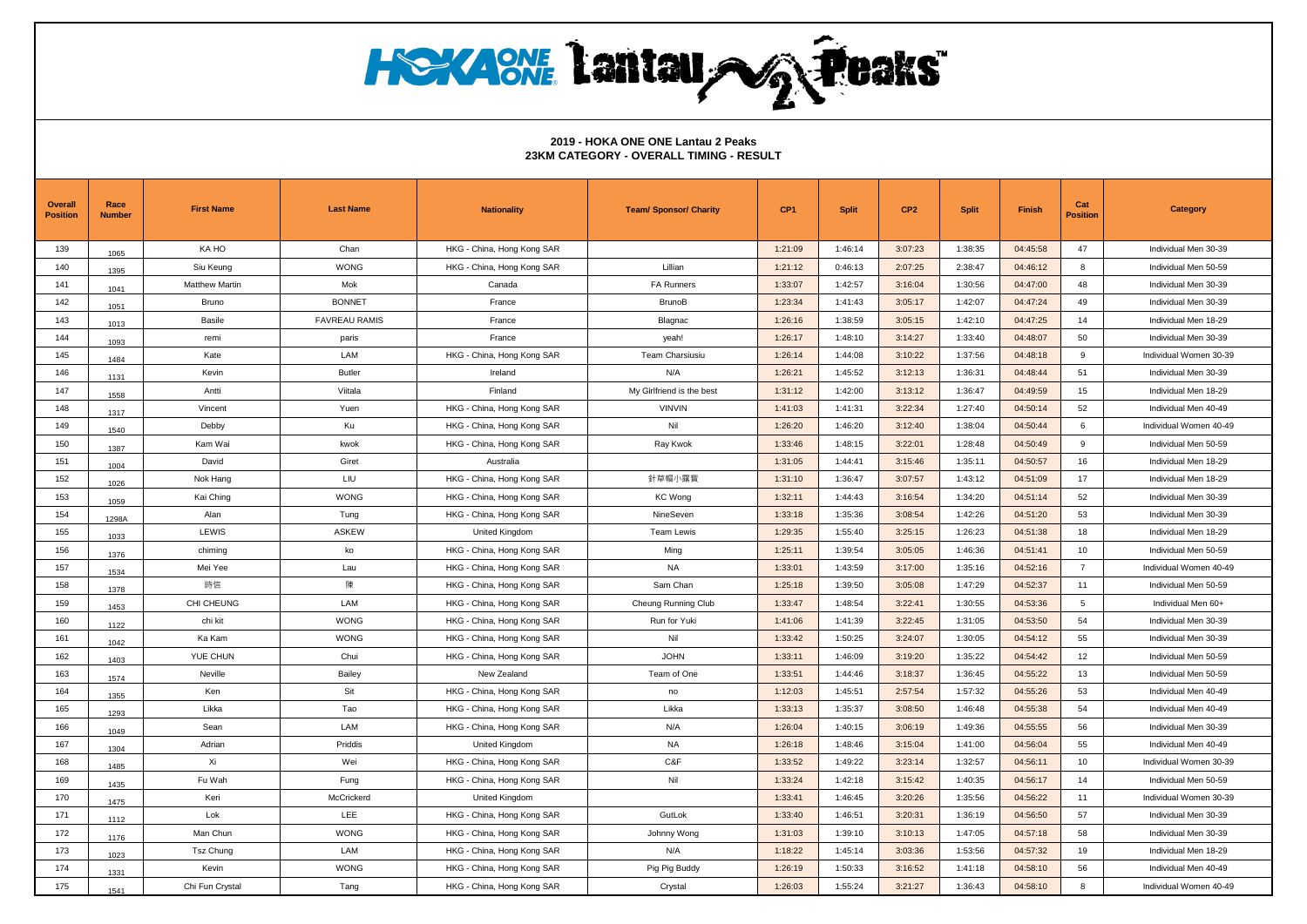**HOYAONE Lantau NG Peaks** 

| <b>Overall</b><br><b>Position</b> | Race<br><b>Number</b> | <b>First Name</b> | <b>Last Name</b> | <b>Nationality</b>         | <b>Team/ Sponsor/ Charity</b> | CP <sub>1</sub> | <b>Split</b> | CP <sub>2</sub> | <b>Split</b> | Finish   | Cat<br><b>Position</b> | <b>Category</b>        |
|-----------------------------------|-----------------------|-------------------|------------------|----------------------------|-------------------------------|-----------------|--------------|-----------------|--------------|----------|------------------------|------------------------|
| 176                               | 1083                  | 鄭                 | 建隆               | HKG - China, Hong Kong SAR | Cat cat                       | 1:33:34         | 1:50:30      | 3:24:04         | 1:34:26      | 04:58:30 | 59                     | Individual Men 30-39   |
| 177                               | 1238                  | Edwin             | SIU              | HKG - China, Hong Kong SAR | no                            | 1:33:22         | 1:50:13      | 3:23:35         | 1:35:25      | 04:59:00 | 57                     | Individual Men 40-49   |
| 178                               | 1374                  | Yiu fung          | Ho               | HKG - China, Hong Kong SAR | Fury                          | 1:33:03         | 1:45:04      | 3:18:07         | 1:41:05      | 04:59:12 | 15                     | Individual Men 50-59   |
| 179                               | 1258                  | Cheuk Kay         | Chu              | HKG - China, Hong Kong SAR | NA                            | 1:33:08         | 1:50:21      | 3:23:29         | 1:36:20      | 04:59:49 | 58                     | Individual Men 40-49   |
| 180                               | 1559                  | Kin bun           | Lai              | HKG - China, Hong Kong SAR | Nil                           | 1:41:08         | 1:42:32      | 3:23:40         | 1:36:12      | 04:59:52 | 60                     | Individual Men 30-39   |
| 181                               | 1167                  | David             | Stormo           | <b>United States</b>       | Georgia Tech                  | 1:33:29         | 1:53:50      | 3:27:19         | 1:32:48      | 05:00:07 | 61                     | Individual Men 30-39   |
| 182                               | 1091                  | Frankie           | Yuen             | HKG - China, Hong Kong SAR | Nil                           | 1:33:35         | 1:52:21      | 3:25:56         | 1:36:08      | 05:02:04 | 62                     | Individual Men 30-39   |
| 183                               | 1302                  | Pierre            | <b>NOLLET</b>    | France                     | N/A                           | 1:31:06         | 1:48:34      | 3:19:40         | 1:42:36      | 05:02:16 | 59                     | Individual Men 40-49   |
| 184                               | 1256                  | Chiho             | Tsang            | HKG - China, Hong Kong SAR | Ho                            | 1:31:23         | 1:38:13      | 3:09:36         | 1:53:04      | 05:02:40 | 60                     | Individual Men 40-49   |
| 185                               | 1316                  | Matt              | Lo               | HKG - China, Hong Kong SAR | Oxxo                          | 1:30:05         | 1:41:28      | 3:11:33         | 1:53:15      | 05:04:48 | 61                     | Individual Men 40-49   |
| 186                               | 1309                  | Julien            | Bonnard          | France                     | Overstim.s Asia!              | 1:32:25         | 1:44:10      | 3:16:35         | 1:48:17      | 05:04:52 | 62                     | Individual Men 40-49   |
| 187                               | 1388                  | CHEUK WAH         | <b>FONG</b>      | HKG - China, Hong Kong SAR | 山牛隊                           | 1:34:22         | 1:46:02      | 3:20:24         | 1:45:22      | 05:05:46 | 16                     | Individual Men 50-59   |
| 188                               | 1550                  | Rainbow Choi Hung | Lai              | HKG - China, Hong Kong SAR | Walkermix                     | 1:33:23         | 1:56:29      | 3:29:52         | 1:36:52      | 05:06:44 | $\overline{4}$         | Individual Women 50+   |
| 189                               | 1269                  | Xiaofeng          | Bao              | HKG - China, Hong Kong SAR | <b>BAO Xiaofeng</b>           | 1:33:06         | 1:53:33      | 3:26:39         | 1:41:59      | 05:08:38 | 63                     | Individual Men 40-49   |
| 190                               | 1434                  | Clement           | Chan             | HKG - China, Hong Kong SAR | plcchan                       | 1:34:40         | 1:48:10      | 3:22:50         | 1:46:07      | 05:08:57 | 17                     | Individual Men 50-59   |
| 191                               | 1386                  | Chung Kit         | Ma               | HKG - China, Hong Kong SAR | 嶼人 愉人                         | 1:33:10         | 1:40:43      | 3:13:53         | 1:55:54      | 05:09:47 | 18                     | Individual Men 50-59   |
| 192                               | 1539                  | Siu Ying          | LEE              | HKG - China, Hong Kong SAR | N/A                           | 1:40:00         | 1:47:59      | 3:27:59         | 1:43:25      | 05:11:24 | 9                      | Individual Women 40-49 |
| 193                               | 1022                  | Yuet Yuen         | <b>WONG</b>      | HKG - China, Hong Kong SAR | Wink Jaguar                   | 1:33:20         | 1:51:15      | 3:24:35         | 1:47:01      | 05:11:36 | 20                     | Individual Men 18-29   |
| 194                               | 1110                  | ABHILASH          | DAS              | India                      | ABHI                          | 1:33:19         | 1:50:01      | 3:23:20         | 1:49:26      | 05:12:46 | 63                     | Individual Men 30-39   |
| 195                               | 1560                  | chun fung         | <b>FU</b>        | HKG - China, Hong Kong SAR | hola one one                  | 1:50:06         | 1:48:13      | 3:38:19         | 1:35:00      | 05:13:19 | 64                     | Individual Men 30-39   |
| 196                               | 1017                  | Adam              | Tsang            | HKG - China, Hong Kong SAR | Wild4Jesus                    | 1:33:45         | 1:55:55      | 3:29:40         | 1:43:54      | 05:13:34 | 21                     | Individual Men 18-29   |
| 197                               | 1025                  | Hoi Fai           | <b>WONG</b>      | HKG - China, Hong Kong SAR | I want Sponsor                | 1:33:30         | 1:56:52      | 3:30:22         | 1:44:18      | 05:14:40 | 22                     | Individual Men 18-29   |
| 198                               | 1583                  | Dennis            | Philipse         | Netherlands                | Dennis Philipse               | 1:41:09         | 1:59:30      | 3:40:39         | 1:34:09      | 05:14:48 | 64                     | Individual Men 40-49   |
| 199                               | 1135                  | 冬平                | 陈                | CHN - China, Mainland      | 01TEAM                        | 1:37:14         | 1:51:09      | 3:28:23         | 1:46:35      | 05:14:58 | 65                     | Individual Men 30-39   |
| 200                               | 1405                  | Ken               | O'Byrne          | Ireland                    | <b>LSI Services</b>           | 1:33:00         | 1:46:23      | 3:19:23         | 1:55:42      | 05:15:05 | 19                     | Individual Men 50-59   |
| 201                               | 1521                  | Gloria            | Leung            | HKG - China, Hong Kong SAR | Gloria                        | 1:33:14         | 1:57:21      | 3:30:35         | 1:45:45      | 05:16:20 | 10                     | Individual Women 40-49 |
| 202                               | 1140                  | Peter             | Sabine           | HKG - China, Hong Kong SAR | Richdaddy                     | 1:40:01         | 1:54:21      | 3:34:22         | 1:42:29      | 05:16:51 | 66                     | Individual Men 30-39   |
| 203                               | 1417                  | Geoffrey          | Lim              | <b>United States</b>       | Geoffrey                      | 1:33:43         | 2:00:42      | 3:34:25         | 1:44:25      | 05:18:50 | 20                     | Individual Men 50-59   |
| 204                               | 1084                  | YAN CHUN          | Li               | HKG - China, Hong Kong SAR | Inglorious Waltzer            | 1:33:31         | 2:00:48      | 3:34:19         | 1:45:58      | 05:20:17 | 67                     | Individual Men 30-39   |
| 205                               | 1185                  | <b>SHUI FAT</b>   | Cheung           | HKG - China, Hong Kong SAR | Ray                           | 1:26:26         | 1:56:46      | 3:23:12         | 1:58:08      | 05:21:20 | 68                     | Individual Men 30-39   |
| 206                               | 1431                  | Chi Kuen          | Ng               | HKG - China, Hong Kong SAR | N/A                           | 1:37:55         | 1:56:33      | 3:34:28         | 1:47:10      | 05:21:38 | 21                     | Individual Men 50-59   |
| 207                               | 1155                  | Maarten           | Simoens          | Belgium                    | WANGSIM                       | 1:44:00         | 1:50:17      | 3:34:17         | 1:46:58      | 05:21:15 | 69                     | Individual Men 30-39   |
| 208                               | 1165                  | Saravanan         | Kanniyappan      | India                      | SK                            | 1:41:12         | 1:50:19      | 3:31:31         | 1:52:09      | 05:23:40 | 70                     | Individual Men 30-39   |
| 209                               | 1462                  | Kok Hung          | Ng               | HKG - China, Hong Kong SAR | <b>NONE</b>                   | 1:41:05         | 2:19:26      | 4:00:31         | 1:25:15      | 05:25:46 | 6                      | Individual Men 60+     |
| 210                               | 1411                  | Ka wa             | Chan             | HKG - China, Hong Kong SAR | wachan                        | 1:41:18         | 2:02:20      | 3:43:38         | 1:42:33      | 05:26:11 | 22                     | Individual Men 50-59   |
| 211                               | 1121                  | CHUNG WING        | Chow             | HKG - China, Hong Kong SAR | Wing Chow                     | 1:41:07         | 2:02:33      | 3:43:40         | 1:42:31      | 05:26:11 | 71                     | Individual Men 30-39   |
| 212                               | 1198                  | Chris             | Dodd             | United Kingdom             |                               | 1:41:11         | 1:57:16      | 3:38:27         | 1:48:22      | 05:26:49 | 65                     | Individual Men 40-49   |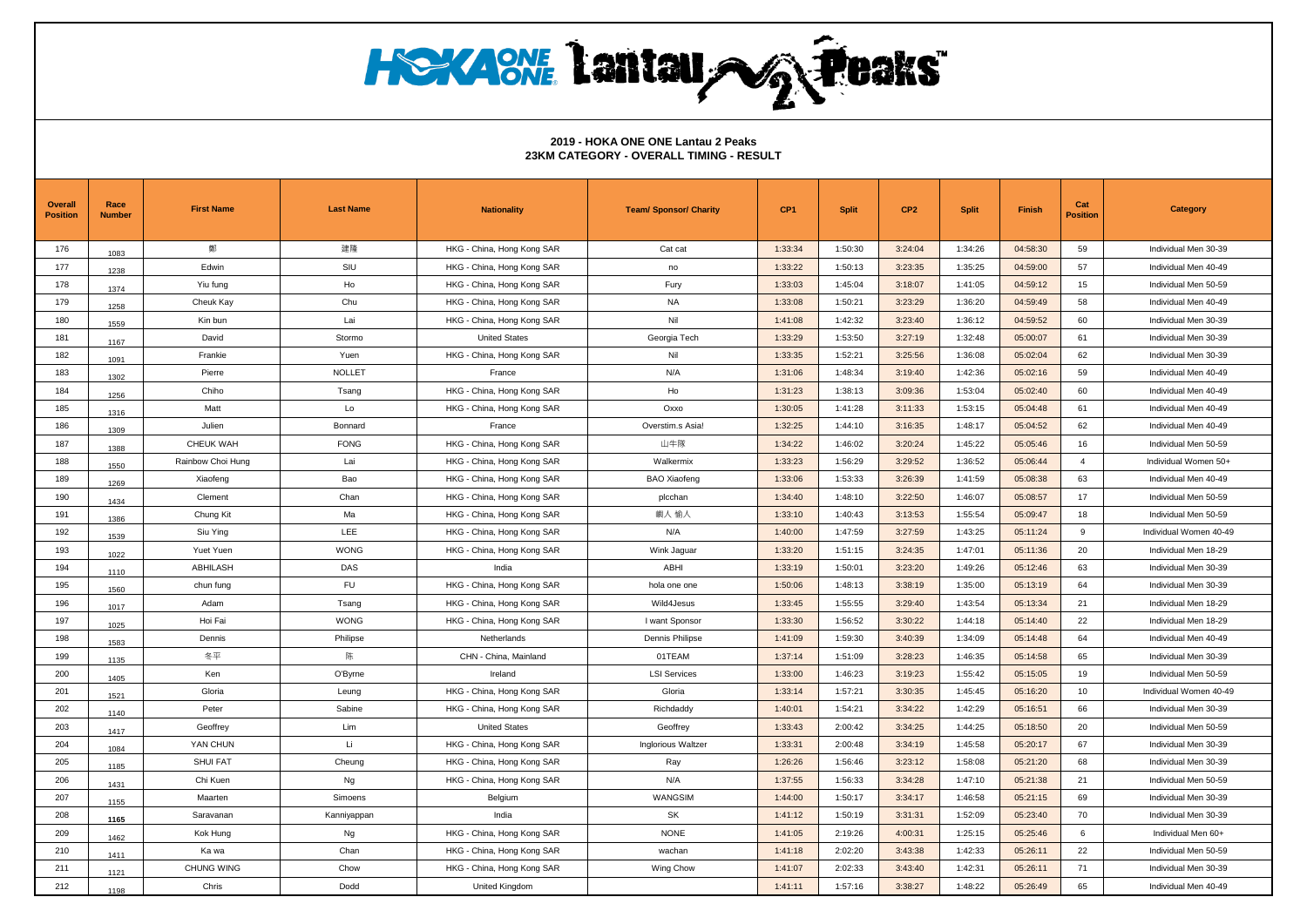| <b>Overall</b><br><b>Position</b> | Race<br><b>Number</b> | <b>First Name</b> | <b>Last Name</b>   | <b>Nationality</b>         | <b>Team/ Sponsor/ Charity</b> | CP <sub>1</sub> | <b>Split</b> | CP <sub>2</sub> | <b>Split</b> | Finish   | Cat<br><b>Position</b> | Category               |
|-----------------------------------|-----------------------|-------------------|--------------------|----------------------------|-------------------------------|-----------------|--------------|-----------------|--------------|----------|------------------------|------------------------|
| 213                               | 1119                  | <b>KWOK TUNG</b>  | Ng                 | HKG - China, Hong Kong SAR | <b>SRC</b>                    | 1:46:02         | 1:56:03      | 3:42:05         | 1:44:56      | 05:27:01 | 72                     | Individual Men 30-39   |
| 214                               | 1216                  | LOK HIM           | Wu                 | HKG - China, Hong Kong SAR | Tommy                         | 1:41:10         | 1:57:05      | 3:38:15         | 1:48:47      | 05:27:02 | 66                     | Individual Men 40-49   |
| 215                               | 1100                  | xiaojian          | ye                 | Macau                      | Jian                          | 1:39:25         | 1:58:20      | 3:37:45         | 1:49:17      | 05:27:02 | 73                     | Individual Men 30-39   |
| 216                               | 1214                  | KO                | <b>HING CHEUNG</b> | HKG - China, Hong Kong SAR | <b>RUN FASTER</b>             | 1:41:04         | 1:54:41      | 3:35:45         | 1:51:23      | 05:27:08 | 67                     | Individual Men 40-49   |
| 217                               | 1332                  | Sze Chung         | <b>LEE</b>         | HKG - China, Hong Kong SAR | 幻影                            | 1:33:27         | 1:59:18      | 3:32:45         | 1:54:26      | 05:27:11 | 68                     | Individual Men 40-49   |
| 218                               | 1447                  | Bryan             | ko                 | HKG - China, Hong Kong SAR | Kos                           | 1:33:49         | 2:04:34      | 3:38:23         | 1:49:03      | 05:27:26 | 23                     | Individual Men 50-59   |
| 219                               | 1325                  | <b>WAI YIN</b>    | Cheung             | HKG - China, Hong Kong SAR | Nil                           | 1:31:09         | 1:52:41      | 3:23:50         | 2:04:34      | 05:28:24 | 69                     | Individual Men 40-49   |
| 220                               | 1129                  | Chan              | Pak Kin            | HKG - China, Hong Kong SAR | Nil                           | 1:31:08         | 1:52:45      | 3:23:53         | 2:04:31      | 05:28:24 | 74                     | Individual Men 30-39   |
| 221                               | 1458                  | HO                | <b>YUE TANG</b>    | HKG - China, Hong Kong SAR | 力練鐵人隊                         | 1:44:12         | 1:56:46      | 3:40:58         | 1:49:06      | 05:30:04 | $\overline{7}$         | Individual Men 60+     |
| 222                               | 1399                  | Lung wing         | LAM                | HKG - China, Hong Kong SAR | Yakult                        | 1:41:02         | 2:02:30      | 3:43:32         | 1:47:30      | 05:31:02 | 24                     | Individual Men 50-59   |
| 223                               | 1234                  | Marco             | Pavoncelli         | Italy                      | Onlythebraves                 | 1:33:32         | 2:11:01      | 3:44:33         | 1:46:43      | 05:31:16 | 70                     | Individual Men 40-49   |
| 224                               | 1315                  | 耀辉                | 王                  | CHN - China, Mainland      | sponser                       | 1:33:15         | 1:56:57      | 3:30:12         | 2:01:09      | 05:31:21 | 71                     | Individual Men 40-49   |
| 225                               | 1451                  | Wai Wah Allen     | Fung               | Hong Kong SAR              |                               | 1:33:12         | 1:53:52      | 3:27:04         | 2:04:23      | 05:31:27 | 8                      | Individual Men 60+     |
| 226                               | 1410                  | kim wa            | Chow               | HKG - China, Hong Kong SAR | Chow Kim Wa                   | 1:47:00         | 2:30:38      | 4:17:38         | 1:13:55      | 05:31:33 | 25                     | Individual Men 50-59   |
| 227                               | 1142                  | Tsang             | Chu                | HKG - China, Hong Kong SAR | $\overline{\phantom{a}}$      | 1:44:21         | 2:01:24      | 3:45:45         | 1:46:10      | 05:31:55 | 75                     | Individual Men 30-39   |
| 228                               | 1548                  | Jennifer          | Buck               | United Kingdom             | Jenny Buck                    | 1:47:05         | 2:00:58      | 3:48:03         | 1:43:58      | 05:32:01 | 11                     | Individual Women 40-49 |
| 229                               | 1008                  | Ka Wing           | <b>WONG</b>        | HKG - China, Hong Kong SAR | WONG MA WIN                   | 1:31:02         | 2:05:35      | 3:36:37         | 1:55:55      | 05:32:32 | 23                     | Individual Men 18-29   |
| 230                               | 1342                  | Kerry             | Yick               | HKG - China, Hong Kong SAR | Kerry                         | 1:43:08         | 1:59:11      | 3:42:19         | 1:50:33      | 05:32:52 | 72                     | Individual Men 40-49   |
| 231                               | 1303                  | Rupert            | Balfour            | HKG - China, Hong Kong SAR | Superupes                     | 1:41:13         | 1:55:50      | 3:37:03         | 1:56:25      | 05:33:28 | 73                     | Individual Men 40-49   |
| 232                               | 1152                  | Chun Ho           | <b>LEE</b>         | HKG - China, Hong Kong SAR | Leo                           | 1:47:13         | 2:00:51      | 3:48:04         | 1:46:21      | 05:34:25 | 76                     | Individual Men 30-39   |
| 233                               | 1145                  | Wing Hei          | SIU                | HKG - China, Hong Kong SAR | JOY PERFORMANCE & FITNESS     | 1:41:33         | 2:04:41      | 3:46:14         | 1:48:32      | 05:34:46 | 77                     | Individual Men 30-39   |
| 234                               | 1188                  | <b>LAI SHUN</b>   | <b>WONG</b>        | Hong Kong SAR              |                               | 1:33:44         | 2:09:44      | 3:43:28         | 1:52:29      | 05:35:57 | 74                     | Individual Men 40-49   |
| 235                               | 1360                  | Christopher       | Bennett            | United Kingdom             | <b>Chris Bennett</b>          | 1:39:01         | 2:02:24      | 3:41:25         | 1:55:34      | 05:36:59 | 75                     | Individual Men 40-49   |
| 236                               | 1440                  | Yeung             | Chi fai            | HKG - China, Hong Kong SAR | no                            | 1:33:50         | 2:06:35      | 3:40:25         | 1:56:56      | 05:37:21 | 26                     | Individual Men 50-59   |
| 237                               | 1326                  | HOW WANG SAVIO    | Chan               | HKG - China, Hong Kong SAR | <b>SPURS</b>                  | 1:46:30         | 1:54:58      | 3:41:28         | 1:56:05      | 05:37:33 | 76                     | Individual Men 40-49   |
| 238                               | 1240                  | manchuen          | LIU                | HKG - China, Hong Kong SAR | 青軍                            | 1:47:08         | 2:03:53      | 3:51:01         | 1:46:43      | 05:37:44 | 77                     | Individual Men 40-49   |
| 239                               | 1455                  | 藝明                | 馮                  | HKG - China, Hong Kong SAR | Nil                           | 1:44:05         | 1:58:53      | 3:42:58         | 1:55:04      | 05:38:02 | 9                      | Individual Men 60+     |
| 240                               | 1046                  | <b>KWAI CHUNG</b> | Chan               | HKG - China, Hong Kong SAR | Kenny Chan                    | 1:44:02         | 1:59:43      | 3:43:45         | 1:54:26      | 05:38:11 | 78                     | Individual Men 30-39   |
| 241                               | 1328                  | <b>TAI WAI</b>    | So                 | HKG - China, Hong Kong SAR | 龜速團                           | 1:41:14         | 2:00:56      | 3:42:10         | 1:56:15      | 05:38:25 | 78                     | Individual Men 40-49   |
| 242                               | 1537                  | <b>SUK KWAN</b>   | <b>WONG</b>        | HKG - China, Hong Kong SAR | N. A.                         | 1:57:10         | 2:03:56      | 4:01:06         | 1:37:50      | 05:38:56 | 12                     | Individual Women 40-49 |
| 243                               | 1549                  | vivian            | Kan                | HKG - China, Hong Kong SAR | <b>NONE</b>                   | 1:33:48         | 2:06:52      | 3:40:40         | 1:58:00      | 05:38:40 | 13                     | Individual Women 40-49 |
| 244                               | 1329                  | Calvin            | Lau                | HKG - China, Hong Kong SAR | calvin                        | 1:41:19         | 2:02:24      | 3:43:43         | 1:55:03      | 05:38:46 | 79                     | Individual Men 40-49   |
| 245                               | 1335                  | <b>Tat Shing</b>  | LAM                | HKG - China, Hong Kong SAR | Free Hong Kong                | 1:44:03         | 2:06:10      | 3:50:13         | 1:49:32      | 05:39:45 | 80                     | Individual Men 40-49   |
| 246                               | 1570                  | peadar            | ward               | Ireland                    | misfits                       | 1:47:14         | 2:00:24      | 3:47:38         | 1:52:50      | 05:40:28 | 81                     | Individual Men 40-49   |
| 247                               | 1194                  | Yu Fei            | Luk                | China                      |                               | 1:50:09         | 2:05:29      | 3:55:38         | 1:47:12      | 05:42:50 | 82                     | Individual Men 40-49   |
| 248                               | 1422                  | Sik Chung         | <b>WONG</b>        | HKG - China, Hong Kong SAR | Nil                           | 1:47:45         | 2:03:37      | 3:51:22         | 1:51:42      | 05:43:04 | 27                     | Individual Men 50-59   |
| 249                               | 1163                  | Adil              | Zizi               | France                     |                               | 1:48:28         | 2:19:18      | 4:07:46         | 1:36:00      | 05:43:46 | 79                     | Individual Men 30-39   |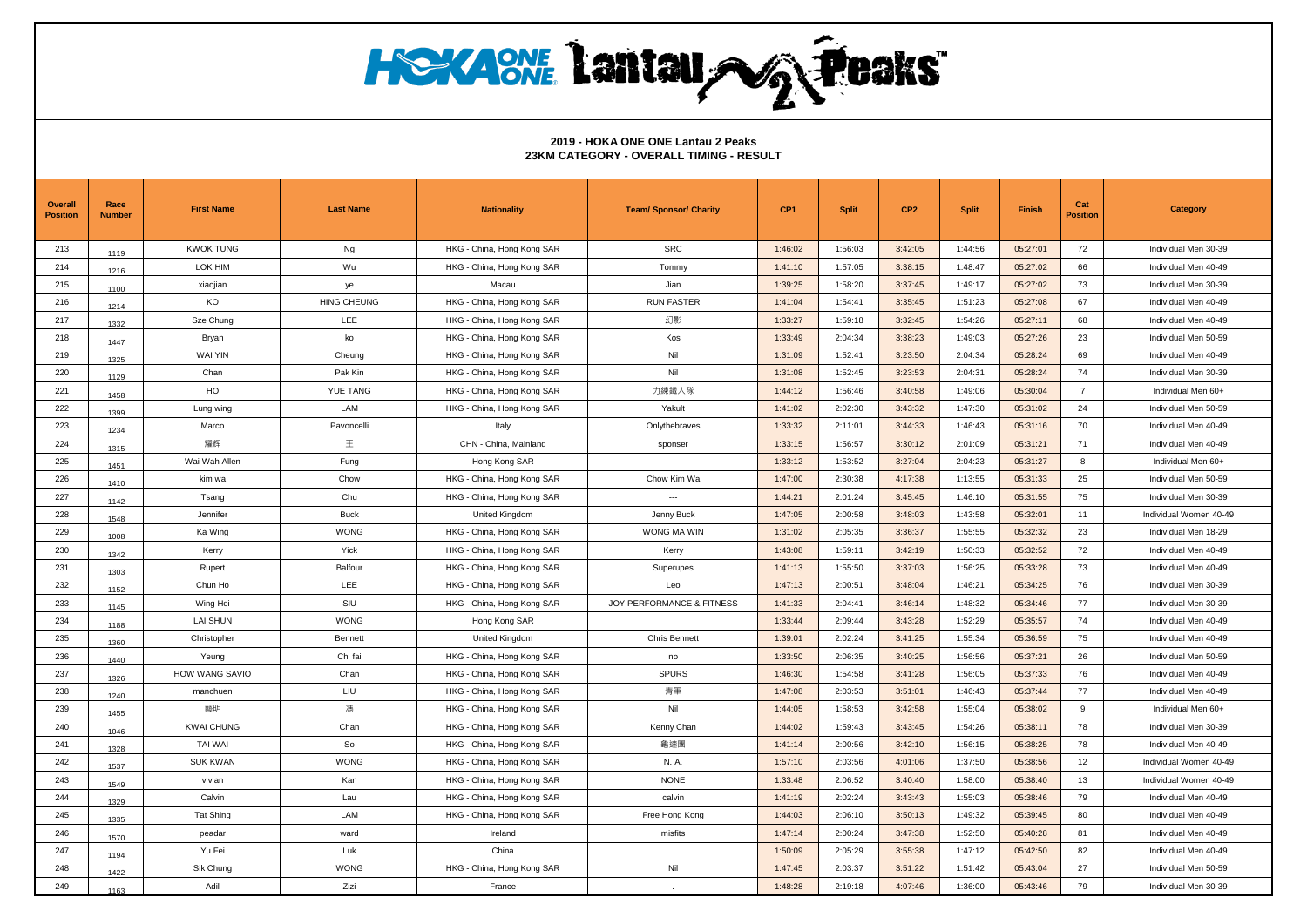| <b>Overall</b><br><b>Position</b> | Race<br><b>Number</b> | <b>First Name</b> | <b>Last Name</b> | <b>Nationality</b>         | <b>Team/ Sponsor/ Charity</b> | CP <sub>1</sub> | <b>Split</b> | CP <sub>2</sub> | <b>Split</b> | Finish   | Cat<br><b>Position</b> | <b>Category</b>        |
|-----------------------------------|-----------------------|-------------------|------------------|----------------------------|-------------------------------|-----------------|--------------|-----------------|--------------|----------|------------------------|------------------------|
| 250                               | 1230                  | Wing on           | <b>POON</b>      | HKG - China, Hong Kong SAR | 益力多                           | 1:41:01         | 2:08:18      | 3:49:19         | 1:54:43      | 05:44:02 | 83                     | Individual Men 40-49   |
| 251                               | 1587                  | Meghana           | Verma            | India                      | My Girlfriend is the best     | 1:33:36         | 2:04:50      | 3:38:26         | 2:06:14      | 05:44:40 | $\overline{2}$         | Individual Women 18-29 |
| 252                               | 1562                  | Ariana            | Ong              | Singapore                  |                               | 1:30:21         | 2:17:21      | 3:47:42         | 1:57:06      | 05:44:48 | 12                     | Individual Women 30-39 |
| 253                               | 1430                  | Kwong san         | Ng               | HKG - China, Hong Kong SAR | CCV                           | 1:45:52         | 2:03:28      | 3:49:20         | 1:55:33      | 05:44:53 | 28                     | Individual Men 50-59   |
| 254                               | 1227                  | Chi Leung         | Tse              | HKG - China, Hong Kong SAR | MIF                           | 1:33:33         | 2:12:08      | 3:45:41         | 1:59:59      | 05:45:40 | 84                     | Individual Men 40-49   |
| 255                               | 1273                  | Stephen           | Small            | Canada                     | The Berrick Group             | 1:41:22         | 2:03:24      | 3:44:46         | 2:01:53      | 05:46:39 | 85                     | Individual Men 40-49   |
| 256                               | 1031                  | Chi Yuen          | Chow             | HKG - China, Hong Kong SAR | N/A                           | 1:47:11         | 2:06:45      | 3:53:56         | 1:54:33      | 05:48:29 | 24                     | Individual Men 18-29   |
| 257                               | 1274                  | Wai Shan          | Sum              | HKG - China, Hong Kong SAR | Hong Kong                     | 1:50:17         | 2:05:29      | 3:55:46         | 1:52:57      | 05:48:43 | 86                     | Individual Men 40-49   |
| 258                               | 1529                  | Kwok              | Ching Yee        | HKG - China, Hong Kong SAR | $\sim$                        | 1:50:04         | 2:11:58      | 4:02:02         | 1:47:06      | 05:49:08 | 14                     | Individual Women 40-49 |
| 259                               | 1449                  | Csaba             | Balogh           | Hungary                    | Csaba                         | 1:47:04         | 2:03:55      | 3:50:59         | 1:58:26      | 05:49:25 | 29                     | Individual Men 50-59   |
| 260                               | 1330                  | <b>KIN MAN</b>    | Cheung           | HKG - China, Hong Kong SAR | 香港加油                          | 2:11:24         | 2:46:38      | 4:58:02         | 0:51:57      | 05:49:59 | 87                     | Individual Men 40-49   |
| 261                               | 1338                  | Matthew           | Rappel           | <b>United Kingdom</b>      | Matt Rappel                   | 1:50:16         | 2:11:23      | 4:01:39         | 1:50:18      | 05:51:57 | 88                     | Individual Men 40-49   |
| 262                               | 1545                  | Naoko             | Wada-Thomas      | Japan                      | N/A                           | 1:46:33         | 2:03:30      | 3:50:03         | 2:02:24      | 05:52:27 | 15                     | Individual Women 40-49 |
| 263                               | 1343                  | H K Raymond       | LAM              | HKG - China, Hong Kong SAR | Raymond Lam                   | 1:39:00         | 2:01:21      | 3:40:21         | 2:12:13      | 05:52:34 | 89                     | Individual Men 40-49   |
| 264                               | 1544                  | April             | Au               | HKG - China, Hong Kong SAR | Sai Cheong                    | 1:50:02         | 2:10:59      | 4:01:01         | 1:51:51      | 05:52:52 | 16                     | Individual Women 40-49 |
| 265                               | 1483                  | Ling              | kwok             | HKG - China, Hong Kong SAR | Ling                          | 1:50:14         | 2:10:11      | 4:00:25         | 1:52:55      | 05:53:20 | 13                     | Individual Women 30-39 |
| 266                               | 1080                  | Xenek             | Ho               | HKG - China, Hong Kong SAR | $\overline{7}$                | 1:47:10         | 1:59:02      | 3:46:12         | 2:07:37      | 05:53:49 | 80                     | Individual Men 30-39   |
| 267                               | 1443                  | Chi wai           | LEE              | HKG - China, Hong Kong SAR | Lee Chi wai                   | 1:41:16         | 2:06:19      | 3:47:35         | 2:06:41      | 05:54:16 | 30                     | Individual Men 50-59   |
| 268                               | 1015                  | Kit Sang Jason    | Ma               | HKG - China, Hong Kong SAR | Jason Ma                      | 1:45:21         | 2:09:37      | 3:54:58         | 1:59:37      | 05:54:35 | 25                     | Individual Men 18-29   |
| 269                               | 1249                  | Yin               | Chan             | HKG - China, Hong Kong SAR | 6                             | 1:46:04         | 2:17:29      | 4:03:33         | 1:52:10      | 05:55:43 | 90                     | Individual Men 40-49   |
| 270                               | 1368                  | Yat Ming          | Cheung           | Hong Kong SAR              |                               | 1:46:00         | 2:02:45      | 3:48:45         | 2:09:09      | 05:57:54 | 31                     | Individual Men 50-59   |
| 271                               | 1313                  | <b>KWOK KEI</b>   | Chu              | HKG - China, Hong Kong SAR | <b>Turtle's Pace</b>          | 1:56:01         | 2:01:49      | 3:57:50         | 2:00:40      | 05:58:30 | 91                     | Individual Men 40-49   |
| 272                               | 1261                  | Wai Ki            | <b>WONG</b>      | HKG - China, Hong Kong SAR | <b>NA</b>                     | 1:47:03         | 2:18:13      | 4:05:16         | 1:53:39      | 05:58:55 | 92                     | Individual Men 40-49   |
| 273                               | 1078                  | <b>CHUN TAK</b>   | Law              | HKG - China, Hong Kong SAR | Duck                          | 1:47:02         | 2:18:12      | 4:05:14         | 1:53:41      | 05:58:55 | 81                     | Individual Men 30-39   |
| 274                               | 1222                  | Andre             | LIU              | HKG - China, Hong Kong SAR | Andre                         | 1:44:19         | 2:13:12      | 3:57:31         | 2:03:03      | 06:00:34 | 93                     | Individual Men 40-49   |
| 275                               | 1499                  | Beidi             | Peng             | CHN - China, Mainland      | <b>Betty Peng</b>             | 1:40:31         | 2:04:04      | 3:44:35         | 2:19:39      | 06:04:14 | 14                     | Individual Women 30-39 |
| 276                               | 1177                  | Wing Fai          | Lo               | HKG - China, Hong Kong SAR | <b>NA</b>                     | 1:26:07         | 1:55:40      | 3:21:47         | 2:42:58      | 06:04:45 | 82                     | Individual Men 30-39   |
| 277                               | 1203                  | Wai Hung          | <b>WONG</b>      | HKG - China, Hong Kong SAR | NA                            | 1:51:16         | 2:22:12      | 4:13:28         | 1:51:51      | 06:05:19 | 94                     | Individual Men 40-49   |
| 278                               | 1472                  | Ursula            | Tong             | HKG - China, Hong Kong SAR | ursula tong                   | 1:59:13         | 2:09:18      | 4:08:31         | 1:56:51      | 06:05:22 | $\mathbf{3}$           | Individual Women 18-29 |
| 279                               | 1192                  | Chris             | Hamlin           | <b>United States</b>       |                               | 1:41:20         | 2:11:39      | 3:52:59         | 2:10:28      | 06:03:27 | 95                     | Individual Men 40-49   |
| 280                               | 1218                  | Andy              | <b>WONG</b>      | HKG - China, Hong Kong SAR | 青山院友                          | 1:40:03         | 2:07:42      | 3:47:45         | 2:18:48      | 06:06:33 | 96                     | Individual Men 40-49   |
| 281                               | 1070                  | Chun Kui          | Ng               | HKG - China, Hong Kong SAR | Jade Yong                     | 1:50:15         | 2:22:05      | 4:12:20         | 1:54:21      | 06:06:41 | 83                     | Individual Men 30-39   |
| 282                               | 1305                  | Olivier           | Masdebrieu       | France                     | N/A                           | 1:57:07         | 2:15:47      | 4:12:54         | 1:54:03      | 06:06:57 | 97                     | Individual Men 40-49   |
| 283                               | 1494                  | Myra              | Kong             | HKG - China, Hong Kong SAR | Myra Kong                     | 1:44:14         | 2:20:10      | 4:04:24         | 2:03:58      | 06:08:22 | 15                     | Individual Women 30-39 |
| 284                               | 1576                  | Martin            | Sebena           | Other                      | Slovak Heavyweights           | 1:59:08         | 2:20:44      | 4:19:52         | 1:48:47      | 06:08:39 | 84                     | Individual Men 30-39   |
| 285                               | 1113                  | Marcus            | Ng               | HKG - China, Hong Kong SAR | Gunner                        | 1:50:18         | 2:19:33      | 4:09:51         | 1:59:21      | 06:09:12 | 85                     | Individual Men 30-39   |
| 286                               | 1517                  | Suzette           | Tanaka           | Philippines                | 747 Delta Runners             | 1:53:08         | 2:10:46      | 4:03:54         | 2:06:42      | 06:10:36 | 17                     | Individual Women 40-49 |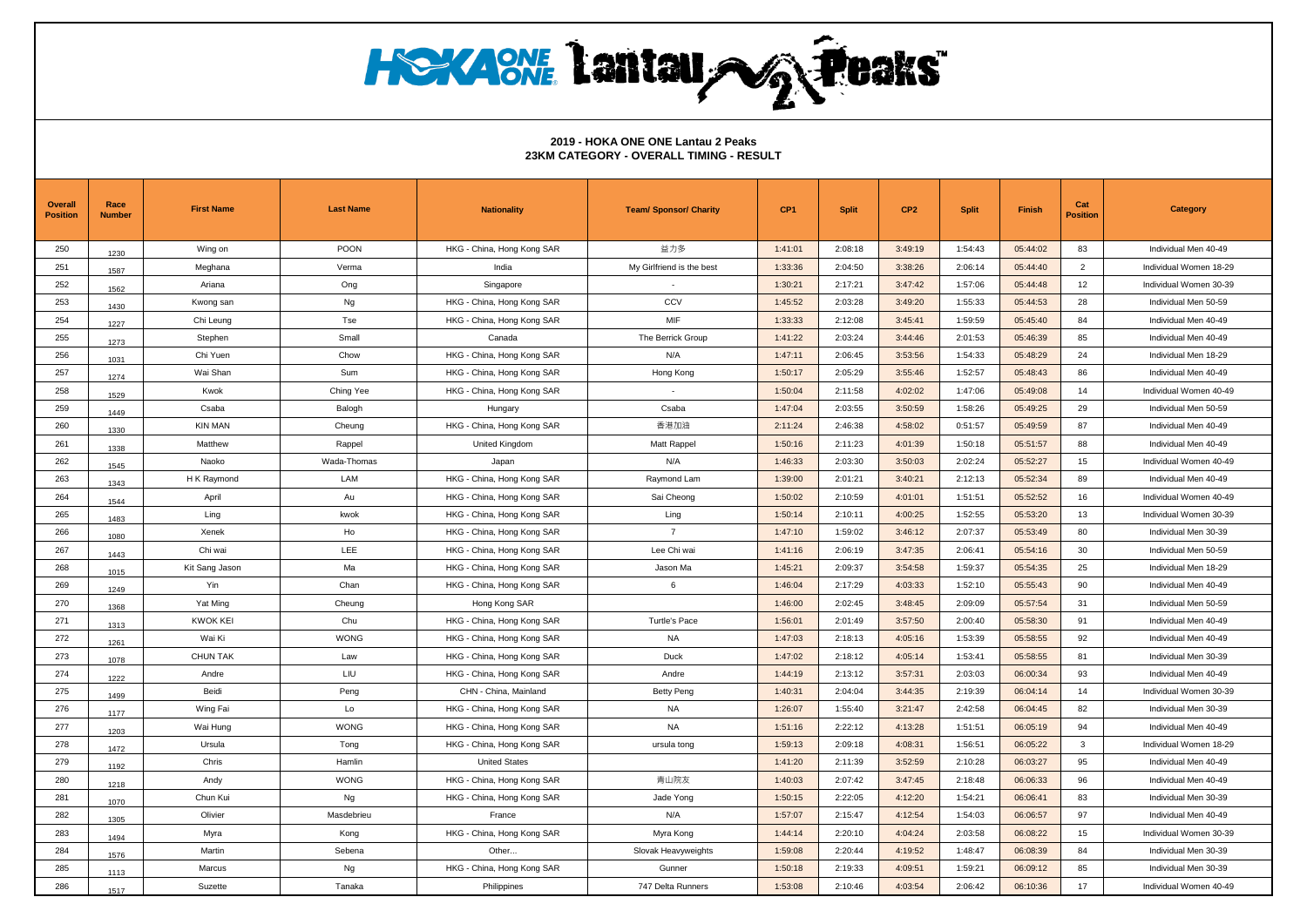# **HOYAONE Lantau NG Peaks**

| <b>Overall</b><br><b>Position</b> | Race<br><b>Number</b> | <b>First Name</b> | <b>Last Name</b> | <b>Nationality</b>         | <b>Team/ Sponsor/ Charity</b> | CP <sub>1</sub> | <b>Split</b> | CP <sub>2</sub> | <b>Split</b> | Finish   | Cat<br><b>Position</b> | <b>Category</b>        |
|-----------------------------------|-----------------------|-------------------|------------------|----------------------------|-------------------------------|-----------------|--------------|-----------------|--------------|----------|------------------------|------------------------|
| 287                               | 1384                  | Wai hung Lawrence | LAM              | HKG - China, Hong Kong SAR | One A                         | 1:44:11         | 2:19:50      | 4:04:01         | 2:07:13      | 06:11:14 | 32                     | Individual Men 50-59   |
| 288                               | 1204                  | lee               | Ho Po            | HKG - China, Hong Kong SAR | Jerry Lee                     | 1:50:07         | 2:23:20      | 4:13:27         | 1:58:43      | 06:12:10 | 98                     | Individual Men 40-49   |
| 289                               | 1377                  | Yau Keung         | Ma               | CHN - China, Mainland      | MA Yau                        | 1:47:07         | 2:12:03      | 3:59:10         | 2:13:28      | 06:12:38 | 33                     | Individual Men 50-59   |
| 290                               | 1454                  | Kin Shung         | Tam              | HKG - China, Hong Kong SAR | K.S. Tam                      | 1:52:33         | 2:11:15      | 4:03:48         | 2:12:05      | 06:15:53 | 10                     | Individual Men 60+     |
| 291                               | 1289A                 | Man Jin           | Kim              | Australia                  | Santastic                     | 1:44:06         | 2:16:24      | 4:00:30         | 2:16:20      | 06:16:50 | 99                     | Individual Men 40-49   |
| 292                               | 1314                  | CHUN CHUN         | <b>SZE</b>       | HKG - China, Hong Kong SAR | 叡叡爸爸                          | 1:54:01         | 2:19:32      | 4:13:33         | 2:04:47      | 06:18:20 | 100                    | Individual Men 40-49   |
| 293                               | 1497                  | TING TING         | Au               | HKG - China, Hong Kong SAR | <b>NA</b>                     | 1:54:02         | 2:19:34      | 4:13:36         | 2:04:45      | 06:18:21 | 16                     | Individual Women 30-39 |
| 294                               | 1153                  | Chi Yip           | Leung            | HKG - China, Hong Kong SAR | Blademaster                   | 2:12:03         | 2:13:44      | 4:25:47         | 1:52:43      | 06:18:30 | 86                     | Individual Men 30-39   |
| 295                               | 1369                  | lee               | kin pong         | Hong Kong SAR              |                               | 1:50:03         | 2:28:08      | 4:18:11         | 2:01:13      | 06:19:24 | 34                     | Individual Men 50-59   |
| 296                               | 1488                  | Annie             | Li               | HKG - China, Hong Kong SAR | Smurf                         | 1:57:00         | 2:16:03      | 4:13:03         | 2:06:22      | 06:19:25 | 17                     | Individual Women 30-39 |
| 297                               | 1439                  | Yiu Wai           | Man              | HKG - China, Hong Kong SAR | N/A                           | 1:44:08         | 2:26:54      | 4:11:02         | 2:11:48      | 06:22:50 | 35                     | Individual Men 50-59   |
| 298                               | 1397                  | CHEE MAN          | Li               | HKG - China, Hong Kong SAR | 山牛隊                           | 1:47:09         | 2:10:33      | 3:57:42         | 2:25:16      | 06:22:58 | 36                     | Individual Men 50-59   |
| 299                               | 1536                  | Caroline          | Masdebrieu       | France                     | N/A                           | 1:59:01         | 2:14:00      | 4:13:01         | 2:10:05      | 06:23:06 | 18                     | Individual Women 40-49 |
| 300                               | 1200                  | Gil               | Gadi             | Philippines                |                               | 1:59:00         | 2:17:18      | 4:16:18         | 2:06:57      | 06:23:15 | 101                    | Individual Men 40-49   |
| 301                               | 1047                  | Chi Kwong         | So               | HKG - China, Hong Kong SAR | 青山院友                          | 1:50:05         | 2:11:47      | 4:01:52         | 2:21:48      | 06:23:40 | 87                     | Individual Men 30-39   |
| 302                               | 1182                  | Evan              | McCarthy         | Australia                  | <b>NONE</b>                   | 1:57:06         | 2:20:50      | 4:17:56         | 2:05:56      | 06:23:52 | 88                     | Individual Men 30-39   |
| 303                               | 1478                  | Ka Yan Karen      | Leung            | HKG - China, Hong Kong SAR | $\sim$                        | 2:03:00         | 2:10:30      | 4:13:30         | 2:10:35      | 06:24:05 | 18                     | Individual Women 30-39 |
| 304                               | 1466                  | yiu man           | Fung             | HKG - China, Hong Kong SAR | Man                           | 1:44:04         | 2:26:59      | 4:11:03         | 2:16:36      | 06:27:39 | 11                     | Individual Men 60+     |
| 305                               | 1209                  | Chun Wai          | <b>WONG</b>      | HKG - China, Hong Kong SAR | Spring Run                    | 1:41:15         | 2:41:10      | 4:22:25         | 2:06:06      | 06:28:31 | 102                    | Individual Men 40-49   |
| 306                               | 1141                  | Chester           | Ho               | HKG - China, Hong Kong SAR | Nil                           | 2:03:05         | 2:19:30      | 4:22:35         | 2:05:56      | 06:28:31 | 89                     | Individual Men 30-39   |
| 307                               | 1029                  | Umar              | <b>WONG</b>      | United Kingdom             | Earth                         | 1:26:09         | 1:54:24      | 3:20:33         | 3:08:52      | 06:29:25 | 26                     | Individual Men 18-29   |
| 308                               | 1381                  | sukhy             | barhey           | <b>United Kingdom</b>      | Sukhy                         | 1:59:02         | 2:19:24      | 4:18:26         | 2:11:14      | 06:29:40 | 37                     | Individual Men 50-59   |
| 309                               | 1037                  | Tak wo            | Ku               | Hong Kong SAR              |                               | 1:57:09         | 2:11:04      | 4:08:13         | 2:22:22      | 06:30:35 | 90                     | Individual Men 30-39   |
| 310                               | 1477                  | <b>HYGEIA</b>     | CHI              | Philippines                | <b>NONE</b>                   | 1:57:02         | 2:13:26      | 4:10:28         | 2:20:24      | 06:30:52 | 19                     | Individual Women 30-39 |
| 311                               | 1320                  | sui hung          | Lui              | HKG - China, Hong Kong SAR | Nil                           | 1:56:02         | 2:15:44      | 4:11:46         | 2:25:44      | 06:37:30 | 103                    | Individual Men 40-49   |
| 312                               | 1389                  | <b>KWOK LUN</b>   | LEE              | HKG - China, Hong Kong SAR | 山牛隊                           | 1:59:06         | 2:14:04      | 4:13:10         | 2:24:20      | 06:37:30 | 38                     | Individual Men 50-59   |
| 313                               | 1263                  | Hon Man           | Chan             | HKG - China, Hong Kong SAR | Chocolate Balls               | 1:44:17         | 2:24:29      | 4:08:46         | 2:28:54      | 06:37:40 | 104                    | Individual Men 40-49   |
| 314                               | 1262                  | Chi Keung         | Tam              | HKG - China, Hong Kong SAR | Chocolate Balls               | 1:44:18         | 2:24:31      | 4:08:49         | 2:28:51      | 06:37:40 | 105                    | Individual Men 40-49   |
| 315                               | 1412                  | Faihang           | Mak              | HKG - China, Hong Kong SAR | MAK                           | 2:07:01         | 2:24:57      | 4:31:58         | 2:06:07      | 06:38:05 | 39                     | Individual Men 50-59   |
| 316                               | 1125                  | Yi xing           | Chan             | Singapore                  | Chan                          | 1:50:11         | 2:23:39      | 4:13:50         | 2:24:19      | 06:38:09 | 91                     | Individual Men 30-39   |
| 317                               | 1437                  | <b>SEKI</b>       | KENICHI          | Japan                      | wellness                      | 1:50:00         | 2:33:43      | 4:23:43         | 2:14:29      | 06:38:12 | 40                     | Individual Men 50-59   |
| 318                               | 1352                  | Paulino           | Peralta          | Philippines                | <b>AVOHK</b>                  | 1:57:05         | 2:17:55      | 4:15:00         | 2:27:30      | 06:42:30 | 106                    | Individual Men 40-49   |
| 319                               | 1516                  | Alberta           | Abanel           | Philippines                | 747 Delta Runners             | 1:57:04         | 2:21:12      | 4:18:16         | 2:24:52      | 06:43:08 | 19                     | Individual Women 40-49 |
| 320                               | 1578                  | James             | Wan              | HKG - China, Hong Kong SAR | Wan                           | 2:07:00         | 2:14:35      | 4:21:35         | 2:23:19      | 06:44:54 | 107                    | Individual Men 40-49   |
| 321                               | 1393                  | Bhoovarahan       | Desikan          | HKG - China, Hong Kong SAR | Bhoova                        | 1:59:04         | 2:26:57      | 4:26:01         | 2:19:05      | 06:45:06 | 41                     | Individual Men 50-59   |
| 322                               | 1538                  | Gloria            | Wu               | HKG - China, Hong Kong SAR | Gloria Wu                     | 2:03:03         | 2:29:07      | 4:32:10         | 2:14:45      | 06:46:55 | 20                     | Individual Women 40-49 |
| 323                               | 1207                  | Tony              | Woo              | HKG - China, Hong Kong SAR | Gogogo                        | 1:59:11         | 2:23:33      | 4:22:44         | 2:24:16      | 06:47:00 | 108                    | Individual Men 40-49   |